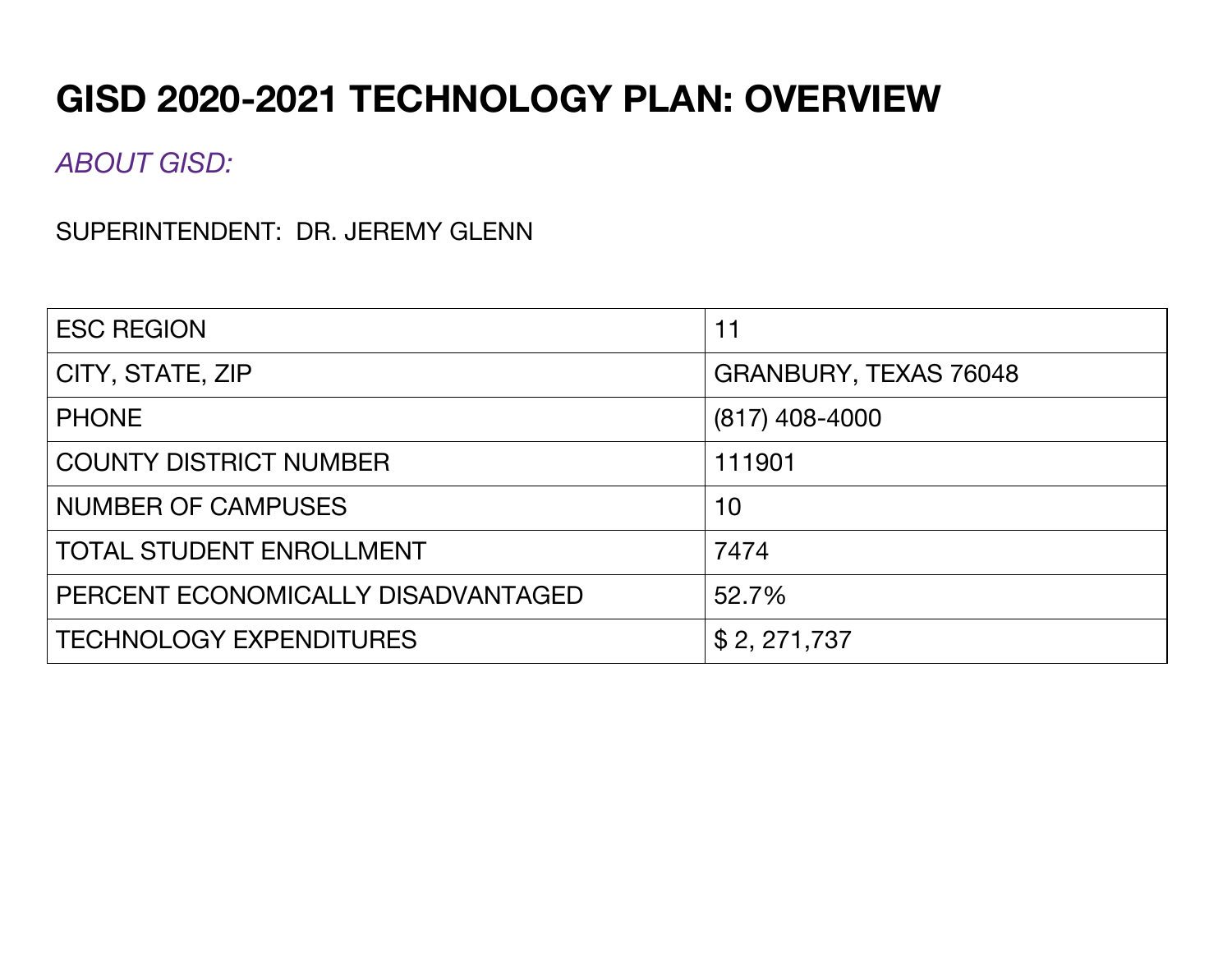

## SUMMARY:

Granbury ISD strives for personalized, flexible, empowered learning based on the individual needs of each student. Therefore, GISD's Technology Plan emphasizes equitable and appropriate access to technology for all students in order for each student to maximize potential, foster creativity, enhance collaboration, communicate effectively, think critically, and demonstrate learning in a variety of creative, engaging methods. The district recognizes the foundation for student success as a safe and secure environment that supports the ongoing transformation of student learning, services, and tools throughout every facet of the district. Our goal is that all students and staff become technology literate and be responsible digital citizens; that is, use appropriate technology in a manner that is responsible, safe, respectful and legal in everyday technology use both at and away from school. Ongoing, timely professional development is the key for successful transformation of student learning. GISD will continue to provide support in all content areas and departments in order to foster an environment that provides balanced, innovative, authentic learning opportunities for all students.

# FUNDING SOURCES:

Funding sources included in the technology plan include local funds from campus and department budgets, federal funds, grant funds such as GEF, instructional materials allotment, and other program specific funds.

## NEEDS ASSESSMENT:

#### ASSESSMENT PROCESS

A comprehensive needs assessment utilizing inventories, campus improvement plans, G2025, usage reports, district surveys, and BrightBytes Data is used to analyze the current state of technology in the district and determine future needs Findings from items analyzed are reflected in our Classroom, Access, Skills, and Environment (CASE) report from collected parent, student, and teacher data. To facilitate the development of the plan, and to ensure that all areas of Granbury ISD's Strategic Plan (G2025) are considered, the GISD professional development committee, the district advisory committee, and the campus committees are utilized to assist in the development of the needs assessments and campus goals/objectives/activities and evaluations. These various committees are comprised of business leaders, parents, community partners, students, teachers, administrators, and district staff. The core district technology committee compiles the results to ensure a common vision among all stakeholders. Special committees and task forces are created as specific needs arise in order to determine the best means for meeting specific needs.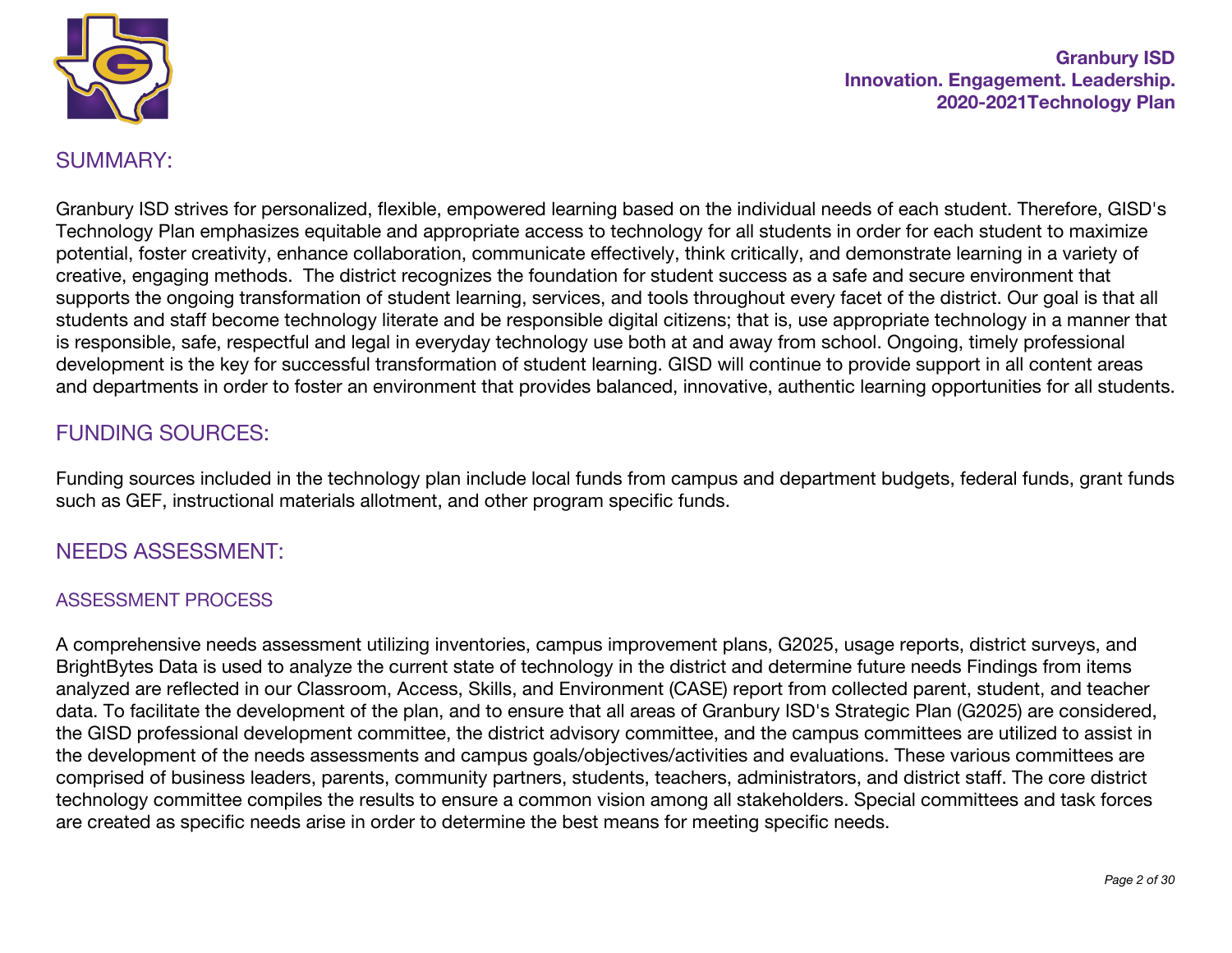

#### ASSESSMENT FINDINGS

Granbury ISD continues to believe that technology plays an integral role in the teaching and learning process. Data shows that 89% of teachers believe that technology use in class enhances student learning and 97% of teachers say their school encourages the use of technology in teaching and learning. However, there is a disconnect between belief and practice in the classroom. 36% of teachers ask students to solve and authentic problem on a regular basis and only 46% ask them to use online tools to research topics online. We must work to bridge the belief-to-practice divide. Quality professional development is key to building this bridge. GISD will continue to provide quality training opportunities for staff and parents in order to help every student each his/her full potential.

An optimal infrastructure is key to successful implementation of any technology. All stakeholders must have confidence in the network's reliability and security. GISD will continue to ensure appropriate resources are in place to support and maintain networks and equipment. GISD will continue to maintain existing support contracts and lease agreements. Access is key for parents, students, and staff. While data supports timely access to information and 24 hour or less turnaround time on issues, continuous evaluation is required to ensure all needs are being met. Changes in curriculum needs, such as online testing, online textbooks and other resources require additions and updates to the district's software, servers, network, and telephone equipment. Flexible learning environments require continued density of the wireless network to support learning in every area, including outdoor learning spaces.

Granbury utilizes various software to meet both administrative and educational needs. Skyward is used as both our financial software and our student information systems. The district utilizes an IP telephony communications network. Schoolwires, along with ESC 11, hosts the GISD website which offers quality, current information to staff, students, and the community. The GISD website is maintained by the Public Information Officer. An acceptable use policy (AUP) is in place for both staff and students to ensure adherence to the highest standards of technology use. GISD will continue to follow and abide by all legislation.

Technology hardware is purchased via a centralized purchasing process to ensure standardization of all equipment. All stakeholders will work together to determine standards for devices and viable replacement schedules. GISD will continuously investigate the latest advancements in technology to ensure all students are equipped to succeed. Hardware includes model classroom equipment, access points, switches, voice gateways, servers, storage, and student and teacher devices. GISD currently supports a 10GB wide-area-network to all campuses. A state of the art network operations center (NOC) serves the needs of the district. The NOC utilizes a state of the art hot aisle containment system and a generator to maintain connectivity at all times. An offsite disaster recovery solution is in place. The district provides 11GB of internet bandwidth to support the educational needs and demands of our digital resources.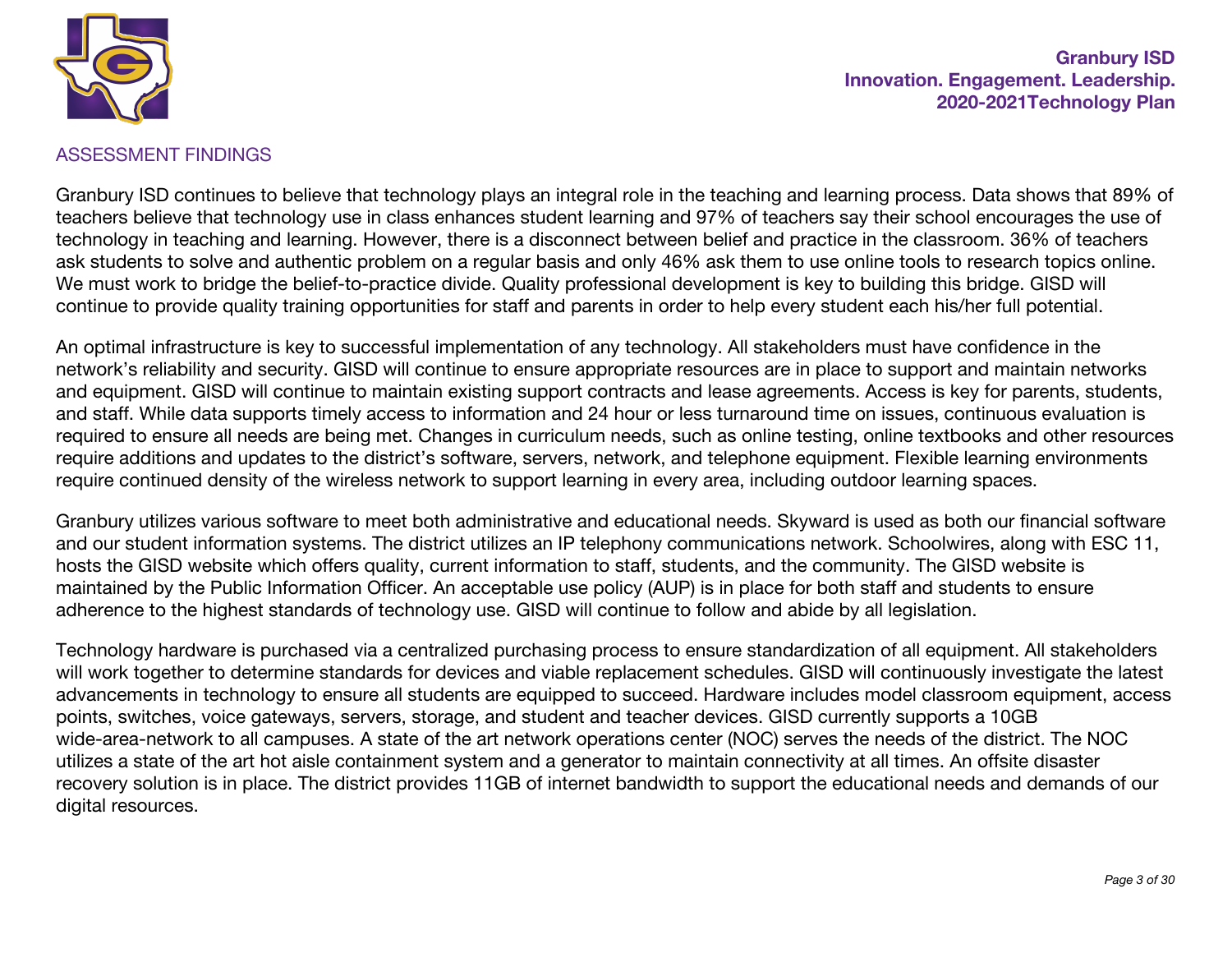

#### VISION STATEMENT

All students are equipped with the skills to be inspired, contributing citizens excelling in any chosen endeavor within a dynamic global society.

## MISSION STATEMENT

Our mission, in collaboration with unique partnerships, is to provide a rigorous academic curriculum along with enriching and individualized opportunities empowering every student to compete in an ever-changing world.

## G2025 TECHNOLOGY GOAL STATEMENT

We will maintain an optimal infrastructure that supports the appropriate number of devices to engage students in innovative, balanced, ethical, authentic learning opportunities and the training necessary to implement effectively.

## ● **Objective 1**

*We will provide and maintain an optimal infrastructure that supports the appropriate number of devices to engage students in innovative, balanced, ethical, authentic learning opportunities.*

- o Strategy 1: Maintain an infrastructure that facilitates communication, instruction, and other educational services
- o Strategy 2: Ensure appropriate resources are in place to support and maintain networks and equipment
- o Strategy 3: Increase access in all learning spaces
- o Strategy 4: Continue the implementation of a cybersecurity policy to secure the district cyberinfrastructure against cyberattacks and other cybersecurity incidents, determine cybersecurity risk, and implement mitigation planning
- o Strategy 5: Determine appropriate staffing to support an increasing number of student and teacher devices

# ● **Objective 2**

We will work with all stakeholders to determine the appropriate sustainable devices for each grade level to *support balanced, innovative, engaging learning opportunities for all students.*

- o Strategy 1: Establish a committee that represents all involved stakeholders to determine the appropriate device for each grade level and content
- o Strategy 2: Secure financing to maintain an appropriate replacement schedule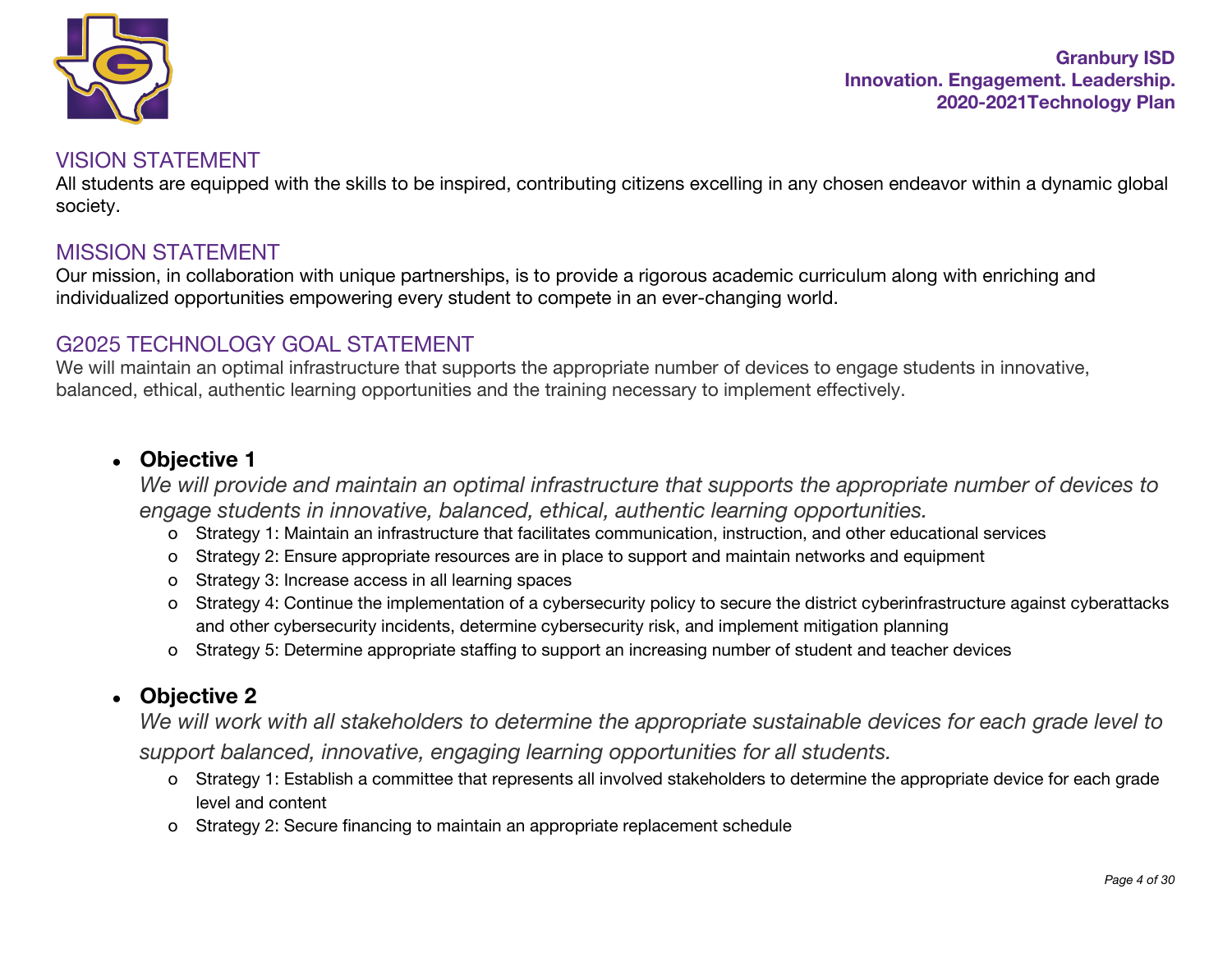

# ● **Objective 3**

*Students will be exposed to an array of innovative, authentic learning opportunities empowering them to demonstrate their learning in a variety of creative, engaging methods.*

- o Strategy 1: Empower students to utilize technology to think collaboratively and critically to solve real world problems
- o Strategy 2: Through effective planning, empower teachers to develop engaging opportunities for students to take their learning beyond the walls of their classroom
- o Strategy 3: Foster new educational challenges for students through genius hour, hour of code, enrichment clubs, new courses, and other learning opportunities
- o Strategy 4: Provide an assortment of plugged and unplugged opportunities for students to demonstrate their learning
- o Strategy 5: Embed digital citizenship into daily learning

# ● **Objective 4**

*We will provide quality training opportunities for staff and parents that support innovative, balanced, ethical, authentic learning for students. (Training will be provided face-to-face, online, on-demand, in the classroom, and by request.)*

- o Strategy 1: Empower teachers to bridge the belief-to-practice divide
- o Strategy 2: Foster 4C (communication, collaboration, creativity, and critical thinking) aligned professional development
- o Strategy 3: Provide targeted professional development aiming at differentiating instruction
- o Strategy 4: Provide learning opportunities for teachers to utilize technology for both formative and summative assessments
- o Strategy 5: Extend training to parents and at-home stakeholders

# ● **Objective 5**

# *Establish procedures to meet all state and federal regulations*

- o Strategy 1: Employ technology as a tool to facilitate data-driven decision making, access and maintain necessary records, and streamline reporting
- o Strategy 2: Mandate cybersecurity training program that focuses on forming information security habits and procedures that protect information resources, and teach best practices for detecting, assessing, reporting, and addressing information security threats.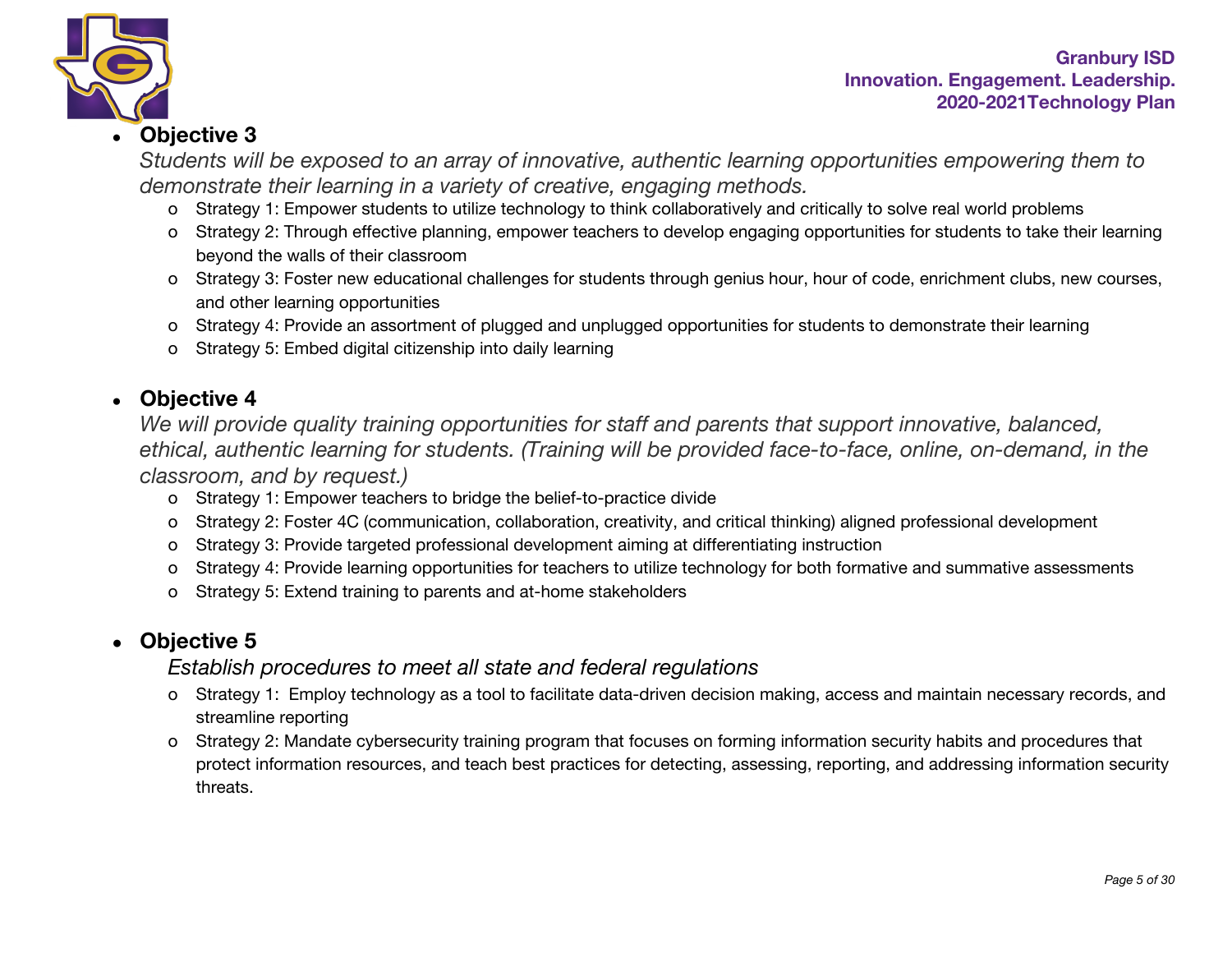

# *OBJECTIVE 1:*

We will provide and maintain an optimal infrastructure that supports the appropriate number of devices to engage *students in innovative, balanced, ethical, authentic learning opportunities.*

| <b>Supporting</b><br><b>CASE</b><br><b>Data</b> | <b>CLASSROOM</b><br>• 94% of students report frequency of computer use in the classroom at least once per week<br>79% of students report daily computer use in the classroom<br>96% of students report having access to a computer at school when they need one |
|-------------------------------------------------|-----------------------------------------------------------------------------------------------------------------------------------------------------------------------------------------------------------------------------------------------------------------|
| <b>Variables</b>                                | <b>ACCESS</b><br>• 90% of teachers report that the quality of internet speed at school is excellent or above average                                                                                                                                            |
|                                                 | <b>SKILLS</b><br>• 444 teachers had direct instruction in technology integration<br>o Technology Driven Classroom only<br>• 498 teachers had direct instruction in technology integration<br>o #Teach4Gr8ness                                                   |
|                                                 | <b>ENVIRONMENT</b><br>752 wireless access points are available for connectivity<br>Staff & student devices include 7326 Chromebooks, 2554 iPads, and 1130 Chromeboxes in GISD                                                                                   |
|                                                 | <b>Texas Long Range Plan for Technology 2018-2023</b>                                                                                                                                                                                                           |
| <b>Equitable Access</b>                         | Personalized, Flexible, Empowered Learning                                                                                                                                                                                                                      |

- Safety and Security
- Reliable Infrastructure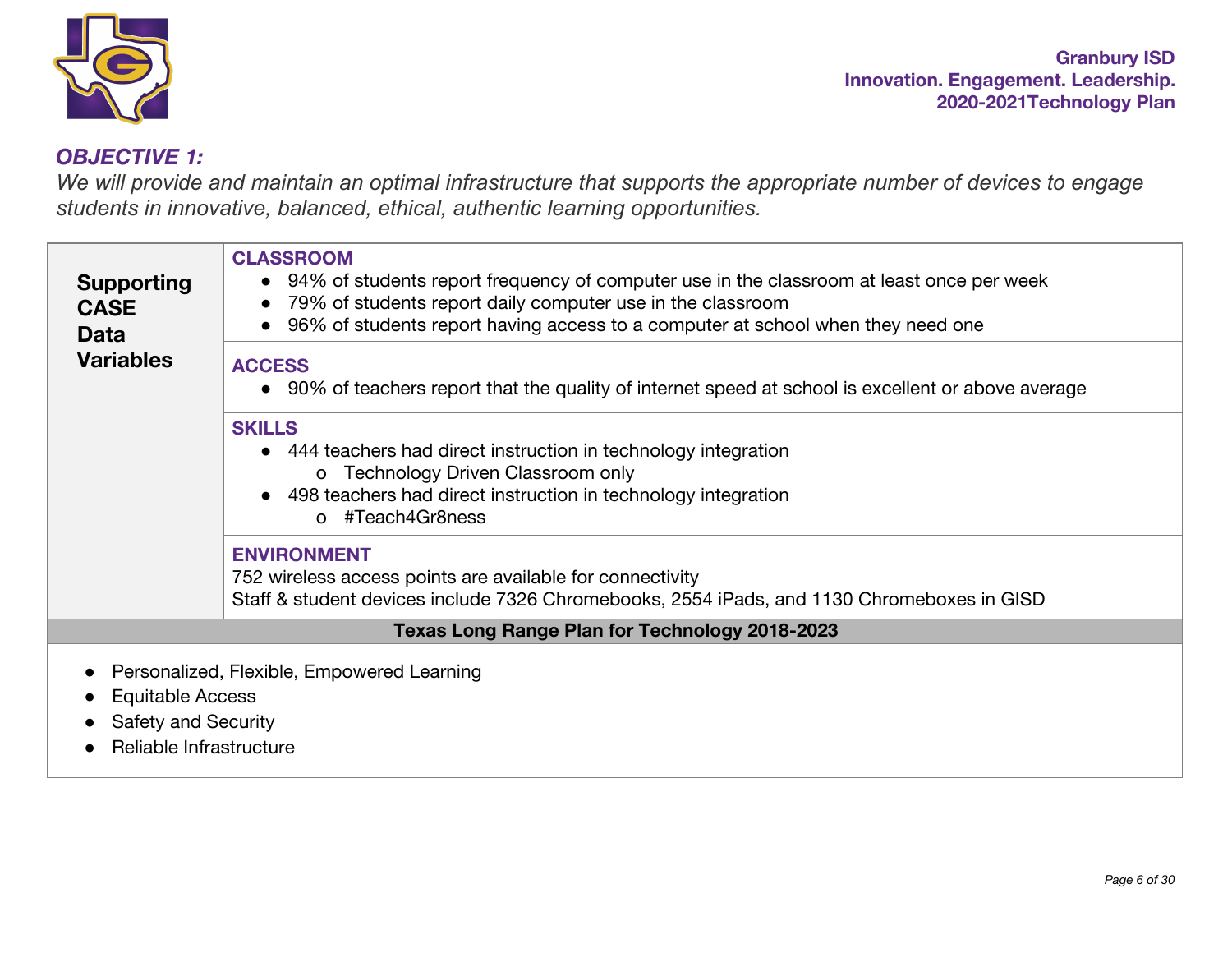

Maintain infrastructure that facilitates communication, instruction, and other educational services

*The state recommends a 10GB WAN and at least 1GB internet access per 1000 students. In GISD, a 10GB WAN is in place for all campuses and 11GB of internet is available across GISD. An access point is installed in every classroom to accommodate at least one device per student. GISD maintains a VOIP solution for all campuses. GISD also has emergency contact via AlertUs for all staff on personal and district owned devices. All network equipment is maintained according to industry standard. The network operations center (NOC) is an integral part of this process.*

| <b>LRPT</b>                                                                                                                                               | <b>Owner</b>              | <b>Timeline</b>     | <b>Budget/Resources</b>                                                                                                                                                                                                                                                                                                                                                                | <b>Success Measure</b>                                                                                                                                                                                                                                                                                                                                          |
|-----------------------------------------------------------------------------------------------------------------------------------------------------------|---------------------------|---------------------|----------------------------------------------------------------------------------------------------------------------------------------------------------------------------------------------------------------------------------------------------------------------------------------------------------------------------------------------------------------------------------------|-----------------------------------------------------------------------------------------------------------------------------------------------------------------------------------------------------------------------------------------------------------------------------------------------------------------------------------------------------------------|
| Personalized,<br>$\bullet$<br>Flexible,<br>Empowered<br>Learning<br>Equitable Access<br>Safety and<br>Security<br>Reliable<br>$\bullet$<br>Infrastructure | Director of<br>Technology | July 2020-June 2021 | \$603,160<br>Funding sources include<br>eRate funds and the<br>technology budget<br>All necessary<br>forms on file with<br><b>USAC</b><br>Valid support<br>contracts<br>Industry standard<br>equipment<br>Necessary<br>Storage<br>Environment<br>Internet filtering<br>software in place<br>according to rules<br>and regulations<br>Valid ISDN Prime<br>Interfaces with<br><b>DID</b> | Uninterrupted availability of<br>$\bullet$<br>necessary access to resources<br>Valid fiber optic lease contract<br>$\bullet$<br>Valid internet service contracts<br>Technology inventory<br>$\bullet$<br>Network statistics<br>Valid telephone service<br>contract<br>Partnership with ESC XI<br>$\bullet$<br>Internet Consortium<br>AlertUs Usage<br>$\bullet$ |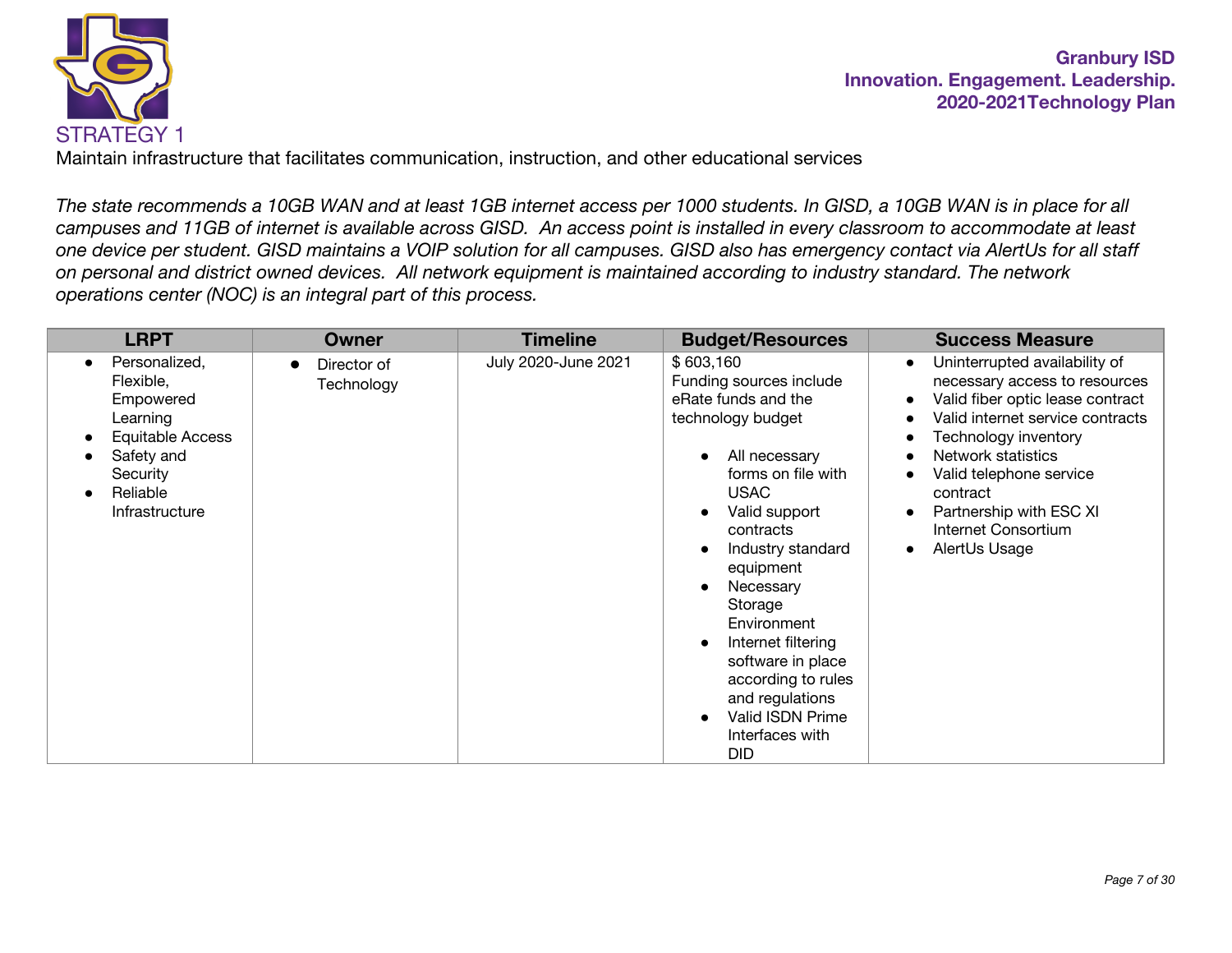

Ensure appropriate resources are in place to support and maintain networks and equipment

*With the increased reliance on technology, it is imperative that GISD experience minimal downtime. To ensure this, GISD maintains valid support contracts for mission critical software and hardware. Battery-powered backups are in place in all racks, as well as a generator in the network operations center (NOC). GISD also stays current on domain name registration, district-owned IP blocks, licensing for all software for both servers and end-user equipment. A disaster recovery solution is also in place, including hardware and software.*

| <b>LRPT</b>                                                                                                                                                            | Owner                     | <b>Timeline</b>     | <b>Budget/Resources</b>                                                                                                                                                                                                                                      | <b>Success Measure</b>                                                                                                                                                                                                                                                                              |
|------------------------------------------------------------------------------------------------------------------------------------------------------------------------|---------------------------|---------------------|--------------------------------------------------------------------------------------------------------------------------------------------------------------------------------------------------------------------------------------------------------------|-----------------------------------------------------------------------------------------------------------------------------------------------------------------------------------------------------------------------------------------------------------------------------------------------------|
| Personalized,<br>$\bullet$<br>Flexible,<br>Empowered<br>Learning<br>Equitable Access<br>$\bullet$<br>Safety and<br>Security<br>Reliable<br>$\bullet$<br>Infrastructure | Director of<br>Technology | July 2020-June 2021 | \$274,570<br>Funding sources include<br>the technology budget<br>SmartNet<br>Microsoft<br>Licenses<br>ARIN registration<br><b>Extreme Contracts</b><br>UPS in place<br>Generator for<br>NOC.<br><b>Disaster Recovery</b><br>Documentation<br><b>Infoblox</b> | Valid license agreements<br>$\bullet$<br>Valid support contracts<br>$\bullet$<br>Full access to both IPv4 & IPv6<br>$\bullet$<br>networks<br>Technology inventory<br>$\bullet$<br>Network statistics<br>$\bullet$<br>Content filtering software<br>$\bullet$<br>Valid SSL Certificates<br>$\bullet$ |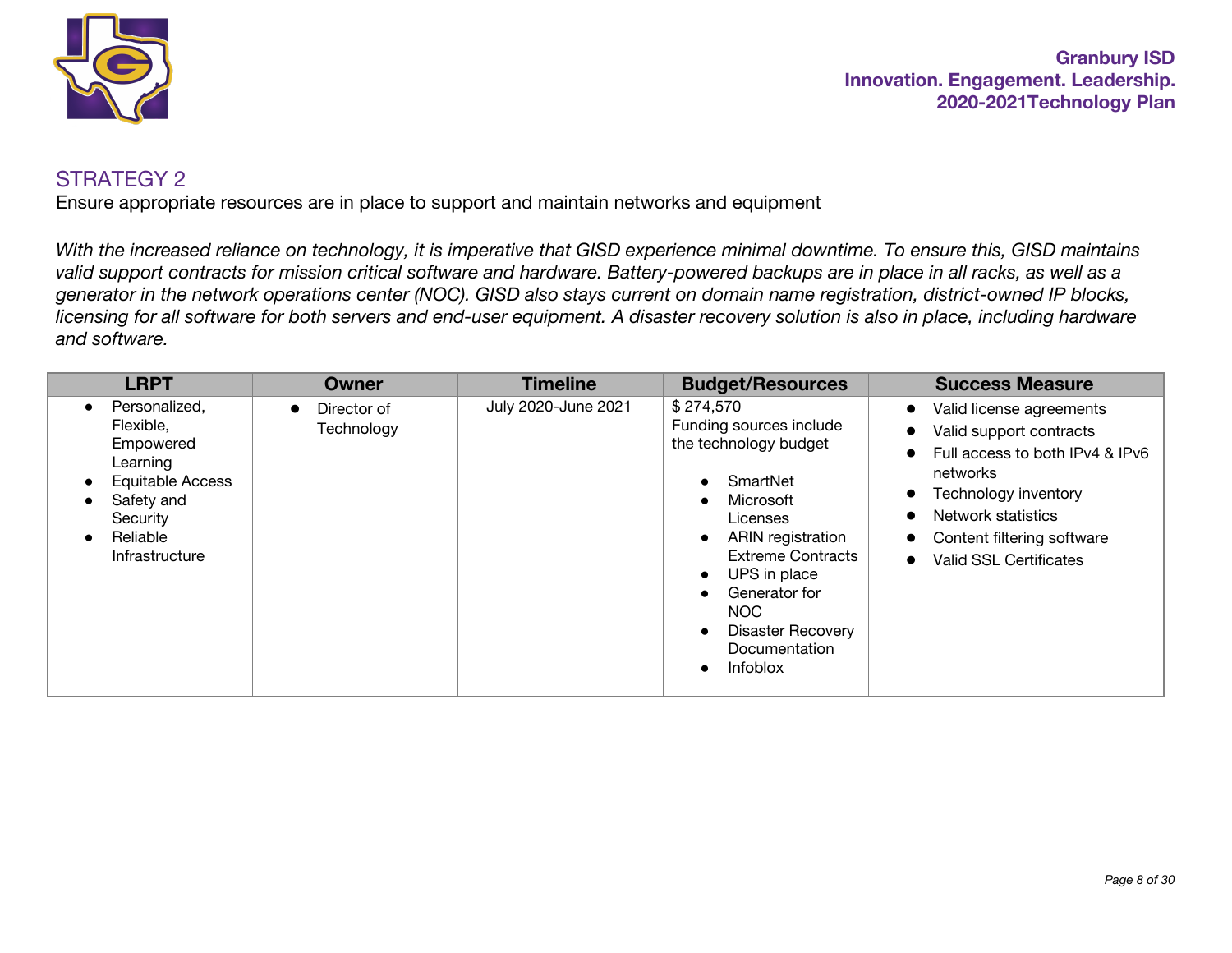

Increase access in all learning spaces

*GISD strives to provide access to technology in all learning spaces. Outdoor learning spaces and common areas are essential to the learning process.*

| <b>LRPT</b>                                                                                                  | Owner                  | <b>Timeline</b>     | <b>Budget/Resources</b>                                                                                                                                 | <b>Success Measure</b>                                                                                                                         |
|--------------------------------------------------------------------------------------------------------------|------------------------|---------------------|---------------------------------------------------------------------------------------------------------------------------------------------------------|------------------------------------------------------------------------------------------------------------------------------------------------|
| Personalized,<br>Flexible,<br>Empowered<br>Learning<br><b>Equitable Access</b><br>Reliable<br>Infrastructure | Director of Technology | July 2020-June 2021 | \$35,000<br>Funding source is the<br>technology budget and C2<br>eRate funds<br>Outdoor access<br>points<br>Dense coverage in<br>large common<br>spaces | Access in all learning spaces<br>$\bullet$<br>Classrooms<br>o<br>Outdoor learning areas<br>o<br>Large common areas<br>o<br>Access at home<br>O |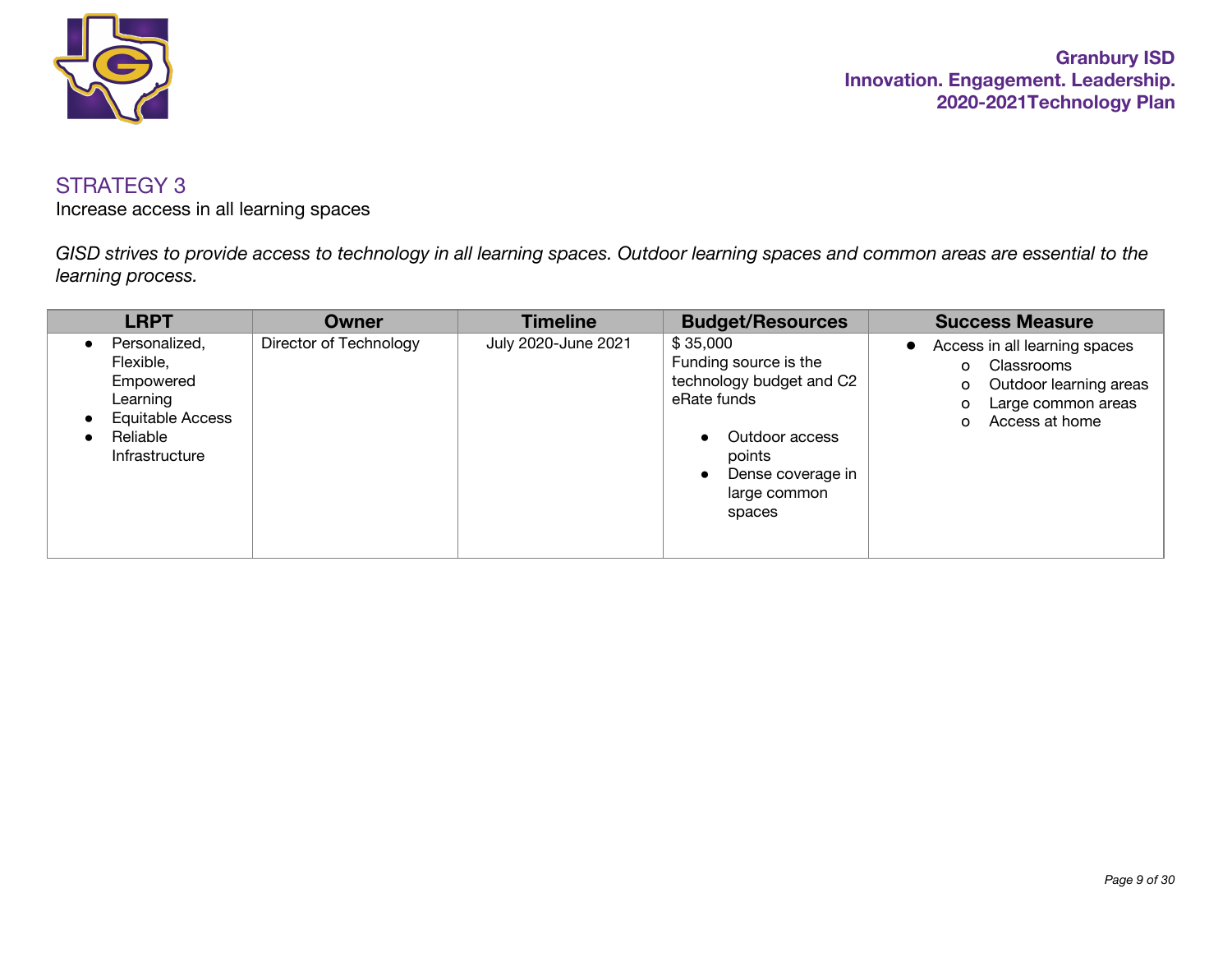

Continue the implementation of a cybersecurity policy to secure district cyberinfrastructure against cyberattacks and other cybersecurity incidents, determine cybersecurity risk, and implement mitigation planning

*GISD must determine cyber security risk and implement mitigation planning. GISD must work to maintain a secure district cyberinfrastructure against cybertattacks and other cybersecurity incidents. Each district must designate a cybersecurity coordinator to serve as the liaison between district and TEA.*

| Safety and<br>Security<br>Reliable<br>Infrastructure | Director of<br>Technology<br>Network<br>Administrators | July 2020-June 2021 | \$85,000<br>Funding source is the<br>technology budget<br><b>Adequate Firewall</b><br>Continuous<br>$\bullet$<br>Monitoring | Logs<br>$\bullet$<br><b>Monitoring Stats</b><br>$\bullet$<br>Cybersecurity Liaison<br>$\bullet$<br>Security plan<br>$\bullet$<br><b>Incident Reports</b><br>$\bullet$ |
|------------------------------------------------------|--------------------------------------------------------|---------------------|-----------------------------------------------------------------------------------------------------------------------------|-----------------------------------------------------------------------------------------------------------------------------------------------------------------------|
|------------------------------------------------------|--------------------------------------------------------|---------------------|-----------------------------------------------------------------------------------------------------------------------------|-----------------------------------------------------------------------------------------------------------------------------------------------------------------------|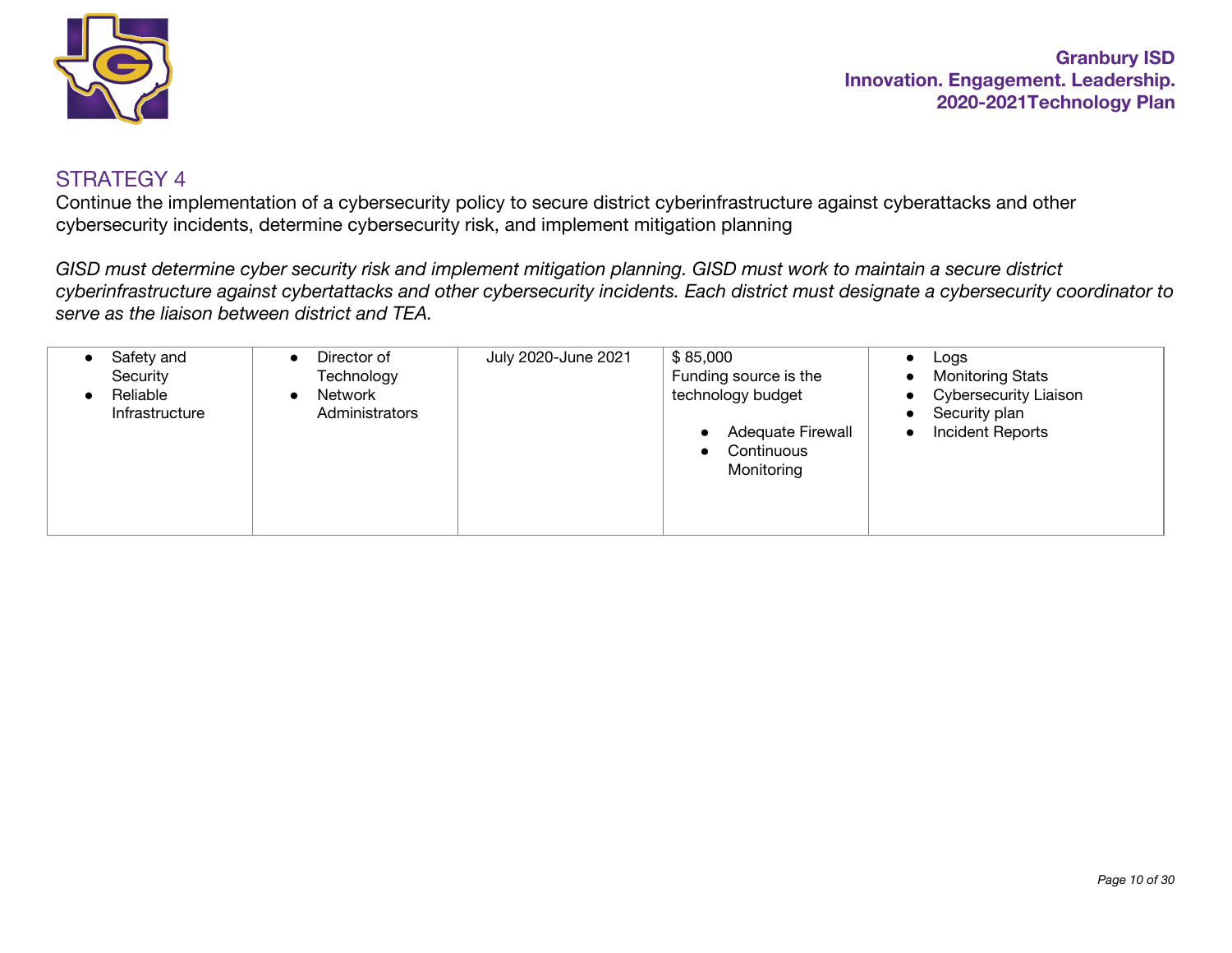

Determine appropriate staffing to support an increasing number of student and teacher devices

*GISD technology department will need to procure an appropriate amount of staff necessary to support the increase in the number of teacher and student devices throughout the district as well as instructional coordinators to support effective teacher implementation to maximize authentic student learning.*

| <b>LRPT</b>                                                                    | Owner                     | <b>Timeline</b>     | <b>Budget/Resources</b>                                                                                                                          | <b>Success Measure</b>                                                                                                                                         |
|--------------------------------------------------------------------------------|---------------------------|---------------------|--------------------------------------------------------------------------------------------------------------------------------------------------|----------------------------------------------------------------------------------------------------------------------------------------------------------------|
| Personalized,<br>Flexible,<br>Empowered<br>Learning<br><b>Equitable Access</b> | Director of<br>Technology | July 2020-June 2021 | _Տ ––<br>No funding necessary to<br>determine the appropriate<br>number of employees.<br>Local funds would be<br>used if personnel<br>increased. | Timely response to<br>teacher/staff technology work<br>orders<br><b>Instructional Technology</b><br>Coordinators available to<br>support teaching and learning |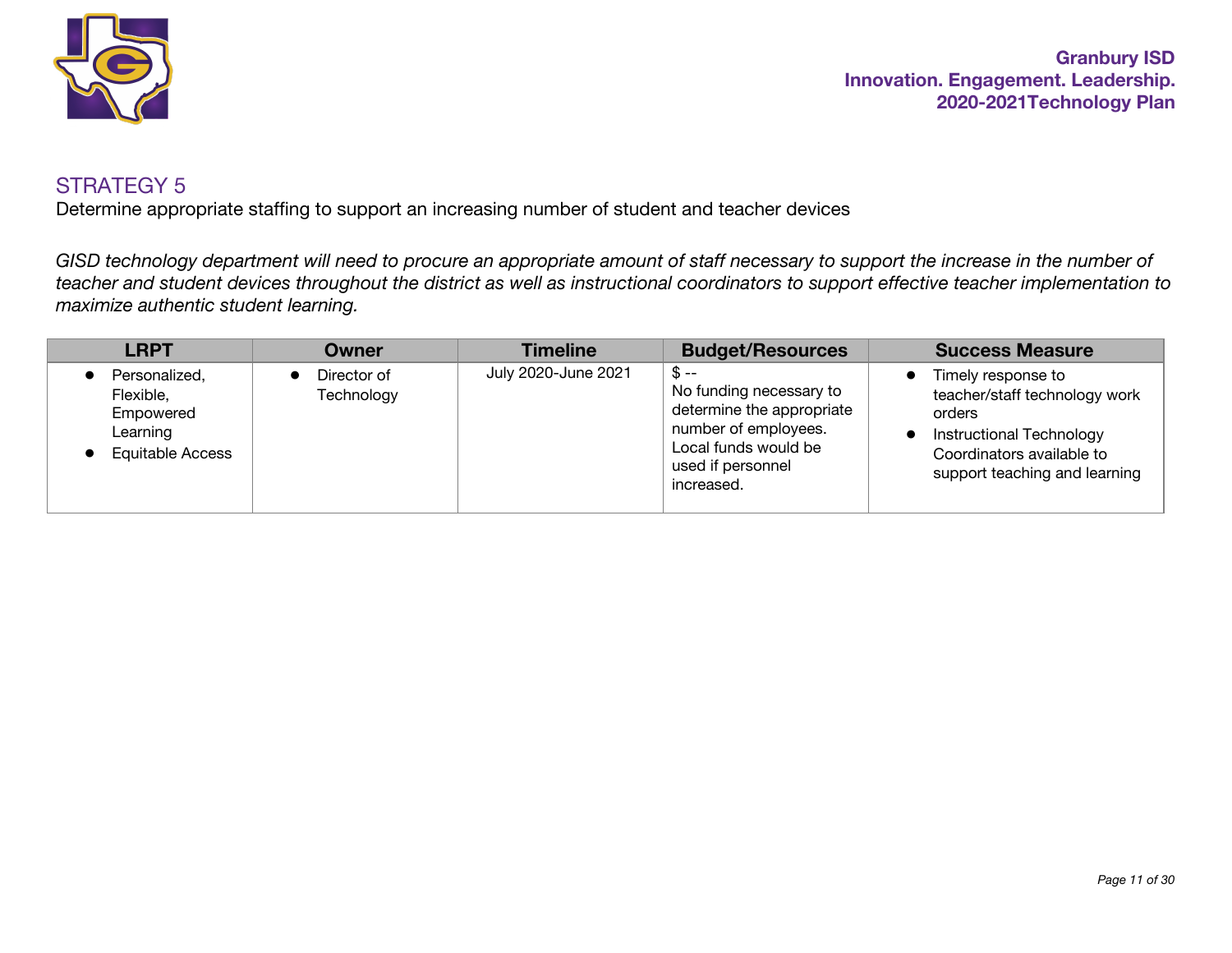

# *OBJECTIVE 2:*

We will work with all stakeholders to determine the appropriate sustainable devices for each grade level to support *balanced, innovative, engaging learning opportunities for all students.*

| <b>Supporting</b><br><b>CASE</b><br><b>Data</b> | <b>CLASSROOM</b><br>In grades K-5, 15 devices are available in classrooms at all times<br>In 6-8, there are 10 chromebooks in every classroom<br>$\bullet$<br>Mobile Labs are available on each campus for shared classroom use<br>$\bullet$                |
|-------------------------------------------------|-------------------------------------------------------------------------------------------------------------------------------------------------------------------------------------------------------------------------------------------------------------|
| <b>Variables</b>                                | <b>ACCESS</b><br>According to inventory, 100% of all classroom teachers have access to a minimum of two devices<br>89% of teachers have a third device (chromebook)<br>91% of students have access to a device outside of school                            |
|                                                 | <b>SKILLS</b><br>• 32% increase from 2018 data collection to 2019 data collection in student-reported ease of connecting<br>to devices via bluetooth or wifi                                                                                                |
|                                                 | <b>ENVIRONMENT</b><br>• According to inventory, all classroom teachers have access to a minimum of two devices. Those that<br>have attended a #Teach4Gr8ness conference have a third device.<br>Daily average of unique BYOD clients is 2688.8<br>$\bullet$ |
|                                                 | <b>Texas Long Range Plan for Technology 2018-2023</b>                                                                                                                                                                                                       |
| Equitable Access<br>Reliable Infrastructure     | Personalized, Flexible, Empowered Learning                                                                                                                                                                                                                  |
| Collaborative Leadership                        |                                                                                                                                                                                                                                                             |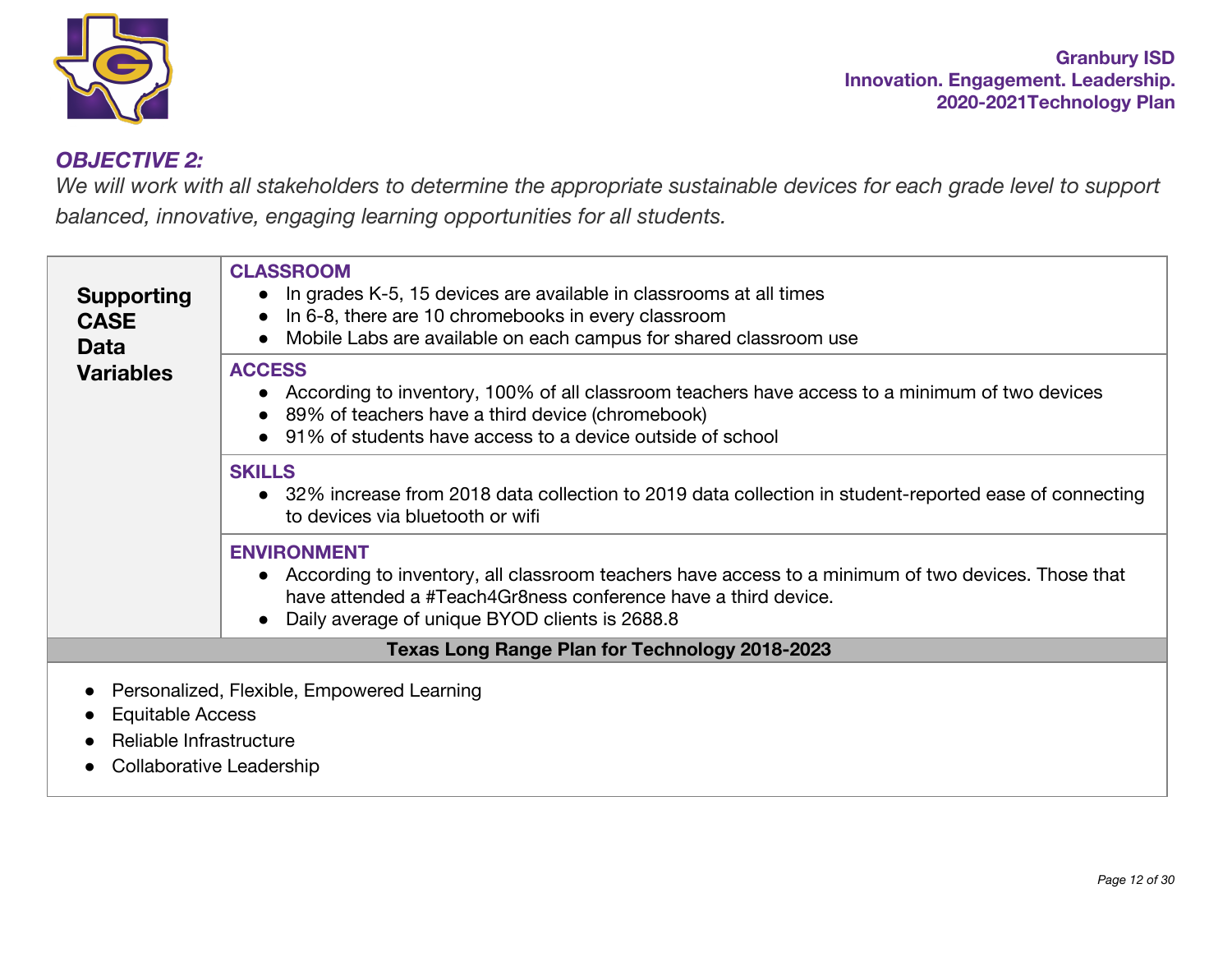

Establish a committee that represents all involved stakeholders to determine the appropriate device for each grade level and content

*GISD works to ensure students are exposed to and have appropriate access to a variety of devices in order to select the most appropriate tool to accomplish the task at hand and completely demonstrate learning. As technology evolves and our district grows, we must continuously monitor and adjust available resources for all grade levels on a regular basis.*

| <b>LRPT</b>                                                                                                                                                    | Owner                                                                                                                                                                           | <b>Timeline</b>     | <b>Budget/Resources</b>                         | <b>Success Measure</b>                                                                                 |
|----------------------------------------------------------------------------------------------------------------------------------------------------------------|---------------------------------------------------------------------------------------------------------------------------------------------------------------------------------|---------------------|-------------------------------------------------|--------------------------------------------------------------------------------------------------------|
| Personalized,<br>Flexible,<br>Empowered<br>Learning<br>Equitable Access<br>$\bullet$<br>Reliable<br>Infrastructure<br>Collaborative<br>$\bullet$<br>Leadership | Director of<br>Technology<br>Instructional<br>Technology<br>Campus<br>$\bullet$<br>Administration<br>Classroom<br><b>Teachers</b><br>Students<br>Parents<br><b>School Board</b> | July 2020-June 2021 | $$ --$<br>No budget necessary for<br>committee. | Feedback from students &<br>$\bullet$<br>teachers<br>Usage statistics from all<br>$\bullet$<br>devices |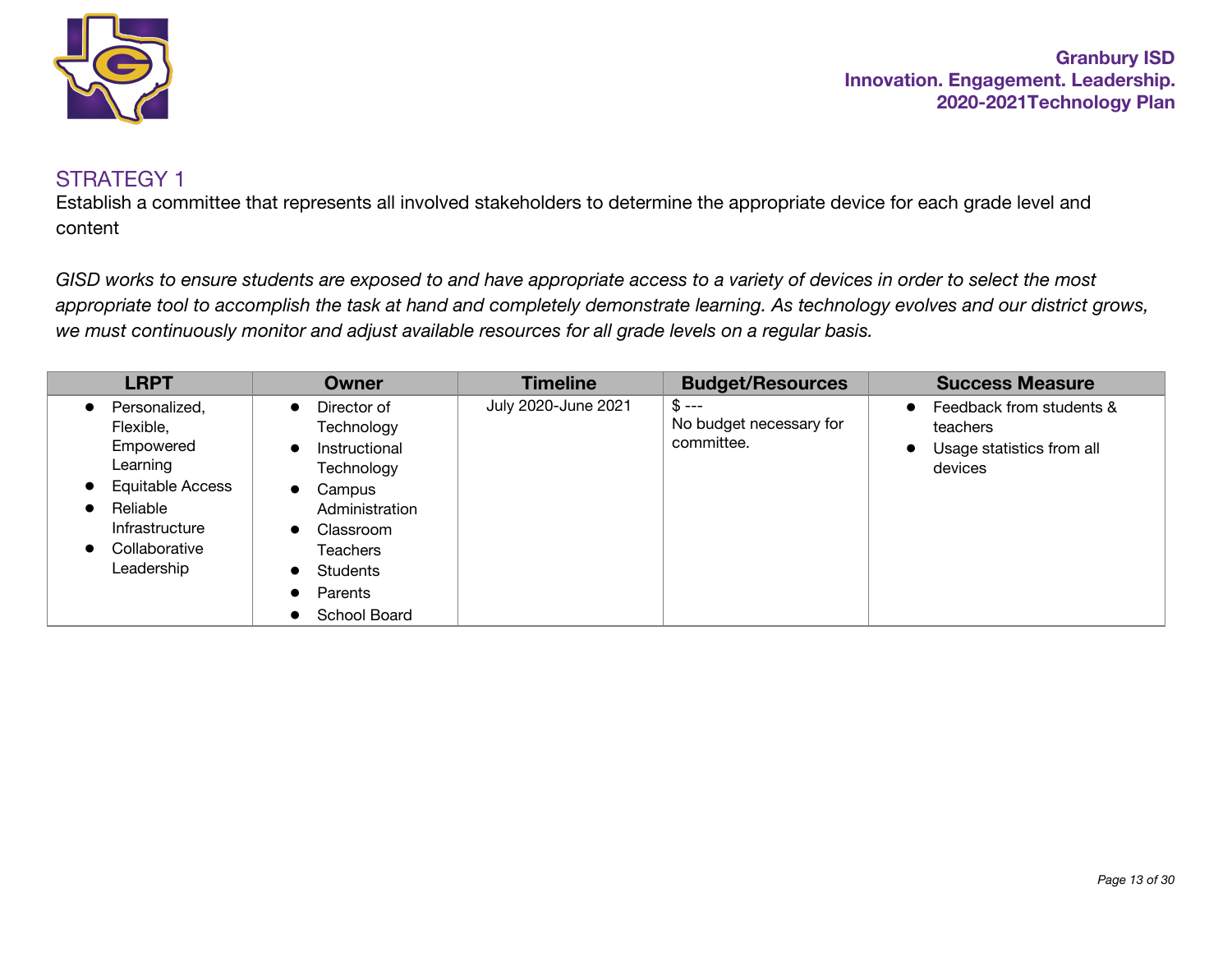

Secure financing to maintain an appropriate replacement schedule

*In preparation for G2025, the GISD technology staff will need to prepare for and secure financing to replace student and teacher devices, as well as network components.*

| <b>LRPT</b>                                                                                           | Owner                                                                           | <b>Timeline</b>     | <b>Budget/Resources</b>                                                                                                                                                                                                                                               | <b>Success Measure</b>                                                                                                                                                                                |
|-------------------------------------------------------------------------------------------------------|---------------------------------------------------------------------------------|---------------------|-----------------------------------------------------------------------------------------------------------------------------------------------------------------------------------------------------------------------------------------------------------------------|-------------------------------------------------------------------------------------------------------------------------------------------------------------------------------------------------------|
| Personalized,<br>Flexible.<br>Empowered<br>Learning<br>Equitable Access<br>Reliable<br>Infrastructure | Director of<br>$\bullet$<br>Technology<br>Technology<br>$\bullet$<br>Department | July 2020-June 2021 | \$500,000<br>**Significant additional<br>funding must be<br>committed in order for<br>GISD to maintain a 4-year<br>replacement cycle for<br>existing equipment and a<br>larger investment is<br>necessary to strive to<br>become and maintain a<br>1:1 environment.** | Viable devices for all teachers<br>Timely replacement of<br>outdated or damaged devices<br>Budget amount directly<br>$\bullet$<br>correlates to decisions made<br>by committee of all<br>stakeholders |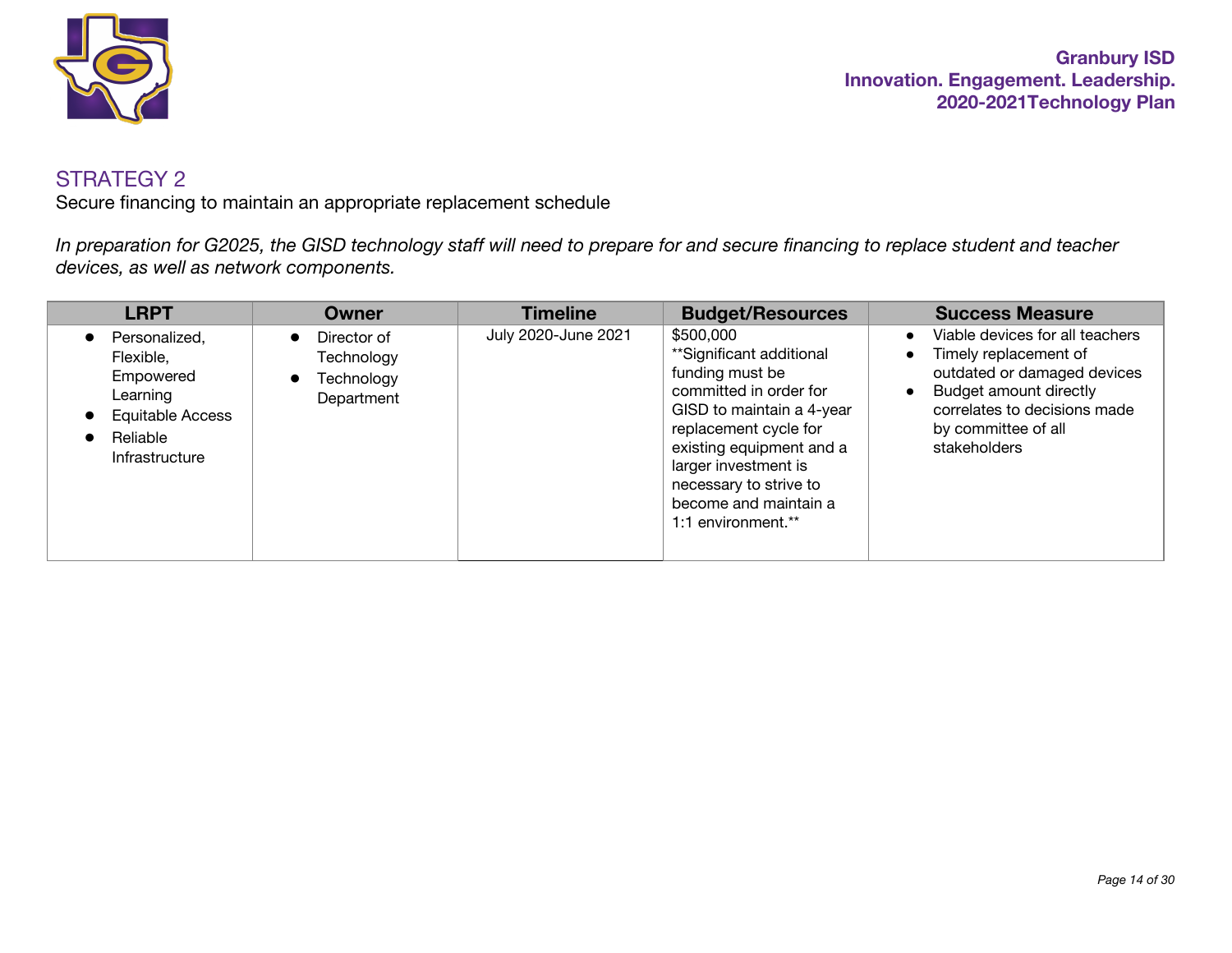

## *OBJECTIVE 3:*

*Students will be exposed to an array of innovative, authentic learning opportunities empowering them to demonstrate their learning in a variety of creative, engaging methods.*

| <b>Supporting</b><br><b>CASE</b>               | <b>CLASSROOM</b><br>• 58% of students are rarely asked to create using technology<br>Less than half of GISD students report they receive digital feedback from their teachers or peers                                                                                                                                                                                                                      |
|------------------------------------------------|-------------------------------------------------------------------------------------------------------------------------------------------------------------------------------------------------------------------------------------------------------------------------------------------------------------------------------------------------------------------------------------------------------------|
| <b>Data</b><br><b>Variables</b>                | <b>ACCESS</b><br>• 84% of teachers report a ratio of at least 2 students to one device in their classrooms<br>75% of teachers report that they are able to obtain computers for their students when they need them<br>all the time, while 0% report rarely or never being able to obtain devices                                                                                                            |
|                                                | <b>SKILLS</b><br>While 89% of our teachers utilize technology weekly to consume online content and collaborate online,<br>only 33% of teachers utilize technology to think critically or create blogs, reviews, or participate in<br>learning networks                                                                                                                                                      |
|                                                | <b>ENVIRONMENT</b><br>• 79% of reachers report that school filters rarely or never prevent access to websites needed for classes<br>88% of teachers believe technology use in class can enhance student learning<br>97% of teachers believe their school encourages technology use for teaching and learning<br>84% of teachers want to learn more about effective technology use for teaching and learning |
|                                                | <b>Texas Long Range Plan for Technology 2018-2023</b>                                                                                                                                                                                                                                                                                                                                                       |
| <b>Equitable Access</b><br>Digital Citizenship | Personalized, Flexible, Empowered Learning                                                                                                                                                                                                                                                                                                                                                                  |

• Safety and Security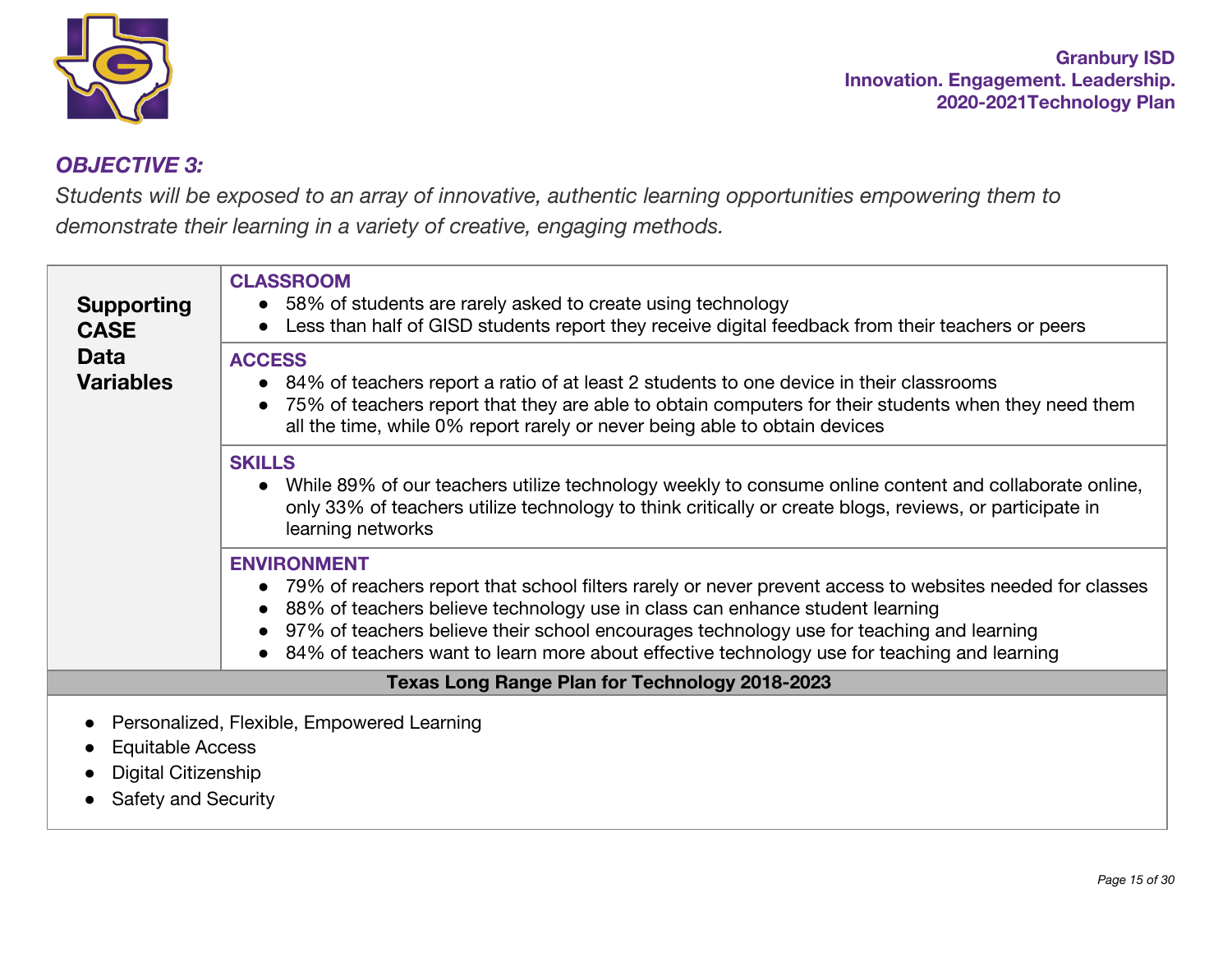

Empower students to utilize technology to determine real-world problems and find a viable solution

*GISD teachers must be equipped with the necessary skills in order to plan and provide authentic, real-world learning opportunities for students incorporating the 4Cs. These opportunities must be relevant, timely, and foster creativity, critical thinking, collaboration, and effective communication.*

| <b>LRPT</b>                                                                                           | <b>Owner</b>                                              | <b>Timeline</b>     | <b>Budget/Resources</b>                                                                                                                                                                                                      | <b>Success Measure</b>                                                                               |
|-------------------------------------------------------------------------------------------------------|-----------------------------------------------------------|---------------------|------------------------------------------------------------------------------------------------------------------------------------------------------------------------------------------------------------------------------|------------------------------------------------------------------------------------------------------|
| Personalized,<br>Flexible,<br>Empowered<br>Learning<br><b>Equitable Access</b><br>Digital Citizenship | Director of<br>Technology<br>Instructional<br>Techno9logy | July 2020-June 2021 | \$7,500<br>Funding sources include<br>the technology budget, the<br>special education<br>department budget, and<br>the curriculum department<br>budget<br>Course selection<br>Technology<br>$\bullet$<br>resources available | <b>BrightBytes Data</b><br>PD Participation<br>Participation in<br>#Teach4Gr8ness Rally June<br>2020 |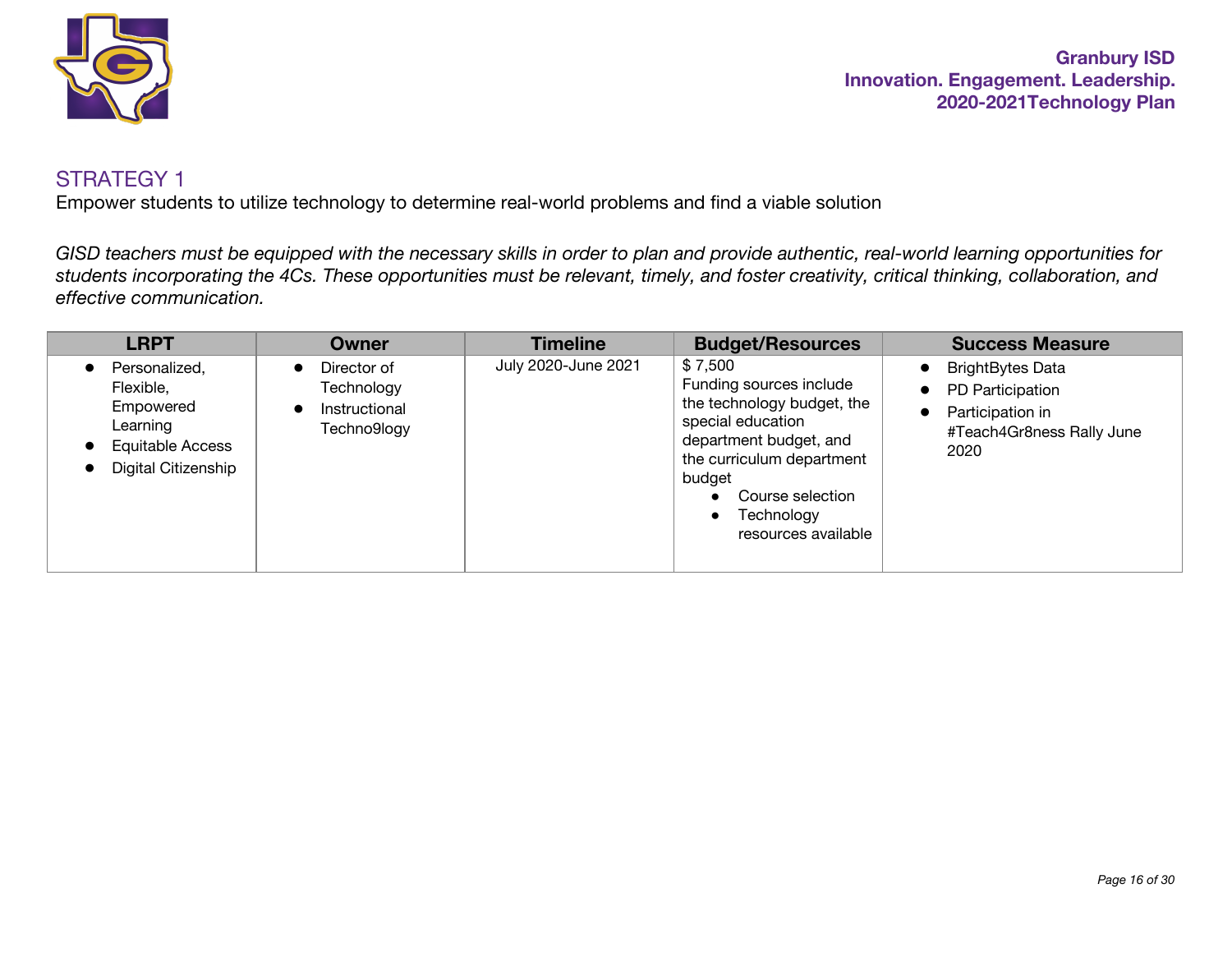

Through effective planning, develop engaging opportunities for students to take their learning beyond the walls of their classroom

*Technology allows students to grow exponentially through seeking experts outside of the school, city, and nation. Students are able to explore places they have never been and experience opportunities never before possible. GISD technology will model and secure opportunities for all teachers and students.*

| <b>LRPT</b>                                                                                                                     | Owner                                                                 | <b>Timeline</b>     | <b>Budget/Resources</b>                                                                                                                                                                               | <b>Success Measure</b>                                                                                                                                                                                                                |
|---------------------------------------------------------------------------------------------------------------------------------|-----------------------------------------------------------------------|---------------------|-------------------------------------------------------------------------------------------------------------------------------------------------------------------------------------------------------|---------------------------------------------------------------------------------------------------------------------------------------------------------------------------------------------------------------------------------------|
| Personalized,<br>Flexible.<br>Empowered<br>Learning<br><b>Equitable Access</b><br>Digital Citizenship<br>Safety and<br>Security | Director of<br>$\bullet$<br>Technology<br>Instructional<br>Technology | July 2020-June 2021 | \$7,000<br>Funding sources include<br>technology budget, special<br>education budget, CTE<br>budget, and curriculum<br>department budget.<br>Instructional<br>Technology<br>Coordinator's<br>Schedule | <b>PD Participation</b><br>$\bullet$<br><b>BrightBytes Data</b><br>$\bullet$<br><b>Student Portfolios</b><br>Participation in<br>$\bullet$<br>#Teach4Gr8ness Rally<br>Academically aligned<br>$\bullet$<br>extracurricular activities |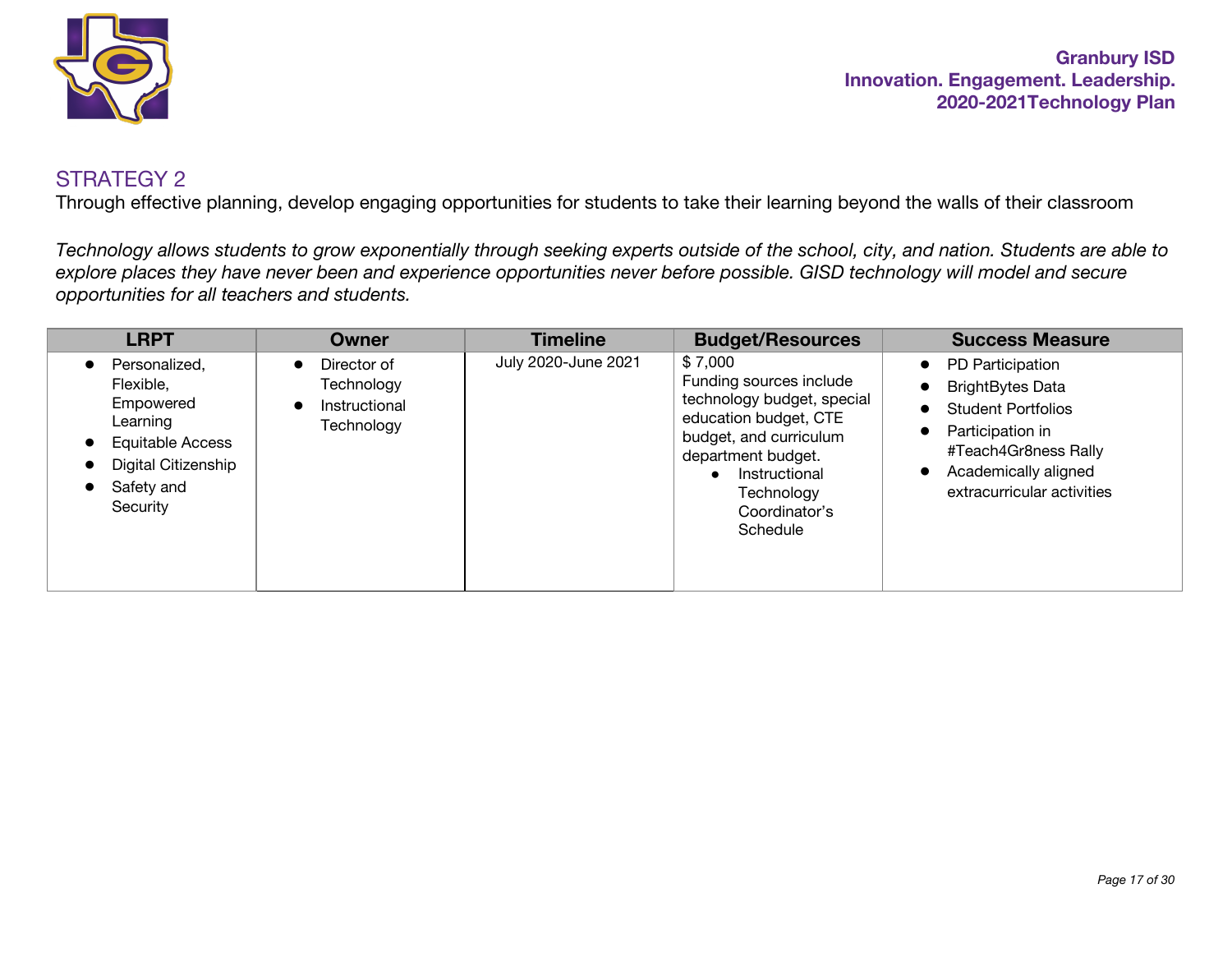

#### STRATEGY 3

Foster new educational challenges for students through genius hour, hour of code, enrichment clubs, new courses, and other learning opportunities

*GISD will investigate and bring engaging learning challenges to teachers and students that foster independence and stimulate creative problem solving skills. New challenges will expand on opportunities such as genius hour, enrichment classes, coding challenges, and 20% time, in order to reach as many students as possible.*

| <b>LRPT</b>                                                                                           | Owner                                                                                                                                                                                                                  | <b>Timeline</b>     | <b>Budget/Resources</b>                                                                                                                                                                                                                                                                                           | <b>Success Measure</b>                                                                                                                                                                                                                               |
|-------------------------------------------------------------------------------------------------------|------------------------------------------------------------------------------------------------------------------------------------------------------------------------------------------------------------------------|---------------------|-------------------------------------------------------------------------------------------------------------------------------------------------------------------------------------------------------------------------------------------------------------------------------------------------------------------|------------------------------------------------------------------------------------------------------------------------------------------------------------------------------------------------------------------------------------------------------|
| Personalized,<br>Flexible,<br>Empowered<br>Learning<br><b>Equitable Access</b><br>Digital Citizenship | Director of<br>$\bullet$<br>Technology<br>Instructional<br>$\bullet$<br>Technology<br>Curriculum<br>$\bullet$<br>Department<br>Campus<br>$\bullet$<br>Administration<br>Assistant<br>Superintendent<br>Human Resources | July 2020-June 2021 | \$5,000<br>Funding sources include<br>technology budget, CTE<br>budget, and curriculum<br>department budget.<br>• CTE courses<br>offered at middle<br>and high schools<br>Bridging the gap<br>between Mambrino<br>STEAM and middle<br>school students<br>Instructional<br>Technology<br>Coordinator's<br>Schedule | PD Participation<br>$\bullet$<br><b>BrightBytes Data</b><br><b>Student Engagement</b><br>Organized Centers in<br>Classrooms<br><b>Classroom Visits</b><br>Participation in<br>$\bullet$<br>#Teach4Gr8ness Rally<br><b>Targeted Campus Strategies</b> |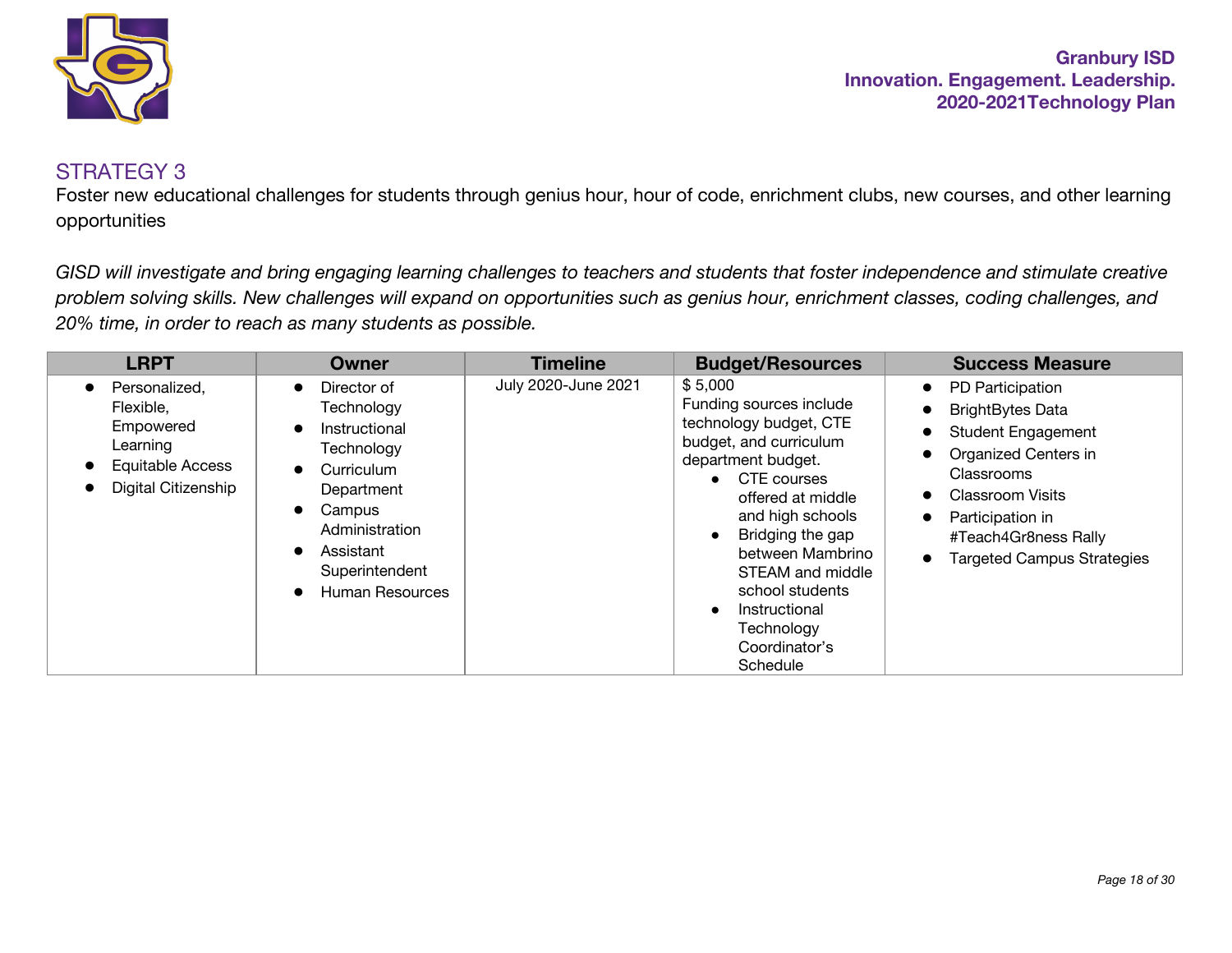

Provide an assortment of plugged and unplugged opportunities for students to demonstrate their learning

*Empower students with the freedom to adapt learning to their own interests, abilities, and style in order maintain engaged, motivated learners with a purpose and an authentic audience.*

| <b>LRPT</b>                                                             | <b>Owner</b>                                                                                                                                                | <b>Timeline</b>     | <b>Budget/Resources</b>                                                                                                                                                                                                 | <b>Success Measure</b>                                                                                                                                                            |
|-------------------------------------------------------------------------|-------------------------------------------------------------------------------------------------------------------------------------------------------------|---------------------|-------------------------------------------------------------------------------------------------------------------------------------------------------------------------------------------------------------------------|-----------------------------------------------------------------------------------------------------------------------------------------------------------------------------------|
| Personalized,<br>Flexible,<br>Empowered<br>Learning<br>Equitable Access | Director of<br>$\bullet$<br>Technology<br>Instructional<br>$\bullet$<br>Technology<br>Campus<br>$\bullet$<br>Administration<br><b>Teachers</b><br>$\bullet$ | July 2020-June 2021 | \$6,500<br>Funding sources include<br>technology budget, special<br>education budget, CTE<br>budget, campus budgets<br>and curriculum department<br>budget.<br>Instructional<br>Technology<br>Coordinator's<br>Schedule | • PD Participation<br><b>BrightBytes Data</b><br>$\bullet$<br>Widespread usage of rubrics<br><b>Campus Enrichment/Genius</b><br>Hour participation<br><b>Campus Family Nights</b> |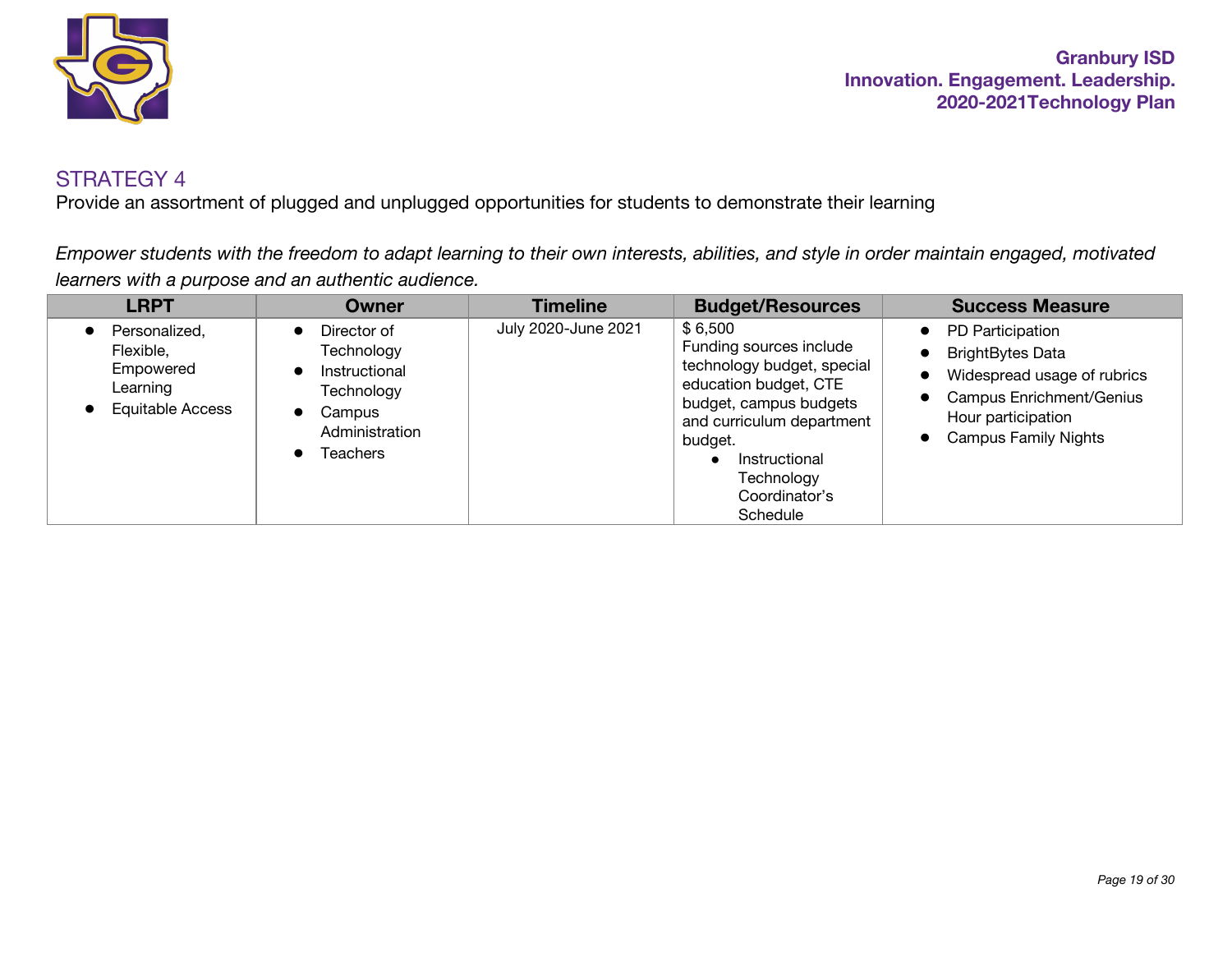

Embed digital citizenship into daily learning

*According to Senate Bill 11, "SBOE shall require each school district to incorporate instruction in digital citizenship into the district's curriculum, including information regarding the potential criminal consequences of cyberbullying."*

| <b>LRPT</b>                                                                                                                     | <b>Owner</b>                                                                                                                                                                                           | <b>Timeline</b>      | <b>Budget/Resources</b>                                                                                            | <b>Success Measure</b>                                                                                                                                                                                                                                                    |
|---------------------------------------------------------------------------------------------------------------------------------|--------------------------------------------------------------------------------------------------------------------------------------------------------------------------------------------------------|----------------------|--------------------------------------------------------------------------------------------------------------------|---------------------------------------------------------------------------------------------------------------------------------------------------------------------------------------------------------------------------------------------------------------------------|
| Personalized,<br>Flexible,<br>Empowered<br>Learning<br><b>Equitable Access</b><br>Digital Citizenship<br>Safety and<br>Security | Director of<br>$\bullet$<br>Technology<br>Instructional<br>$\bullet$<br>Technology<br>• Curriculum<br>Department<br>Campus<br>$\bullet$<br>Administration<br>Classroom<br>$\bullet$<br><b>Teachers</b> | July 2019- June 2020 | \$15,000<br>KnowBe4<br>• G-Suite<br>Nearpod<br>Skyward<br>Instructional<br>Technology<br>Coordinator's<br>Schedule | Teacher lesson plans<br>$\bullet$<br>Student created content<br>$\bullet$<br>• Campus Discipline Data<br>KnowBe4 Data<br>$\bullet$<br>NearPod/Common Sense<br>$\bullet$<br>Media Usage<br><b>Network Statistics</b><br>$\bullet$<br>• Schools of Character<br>Information |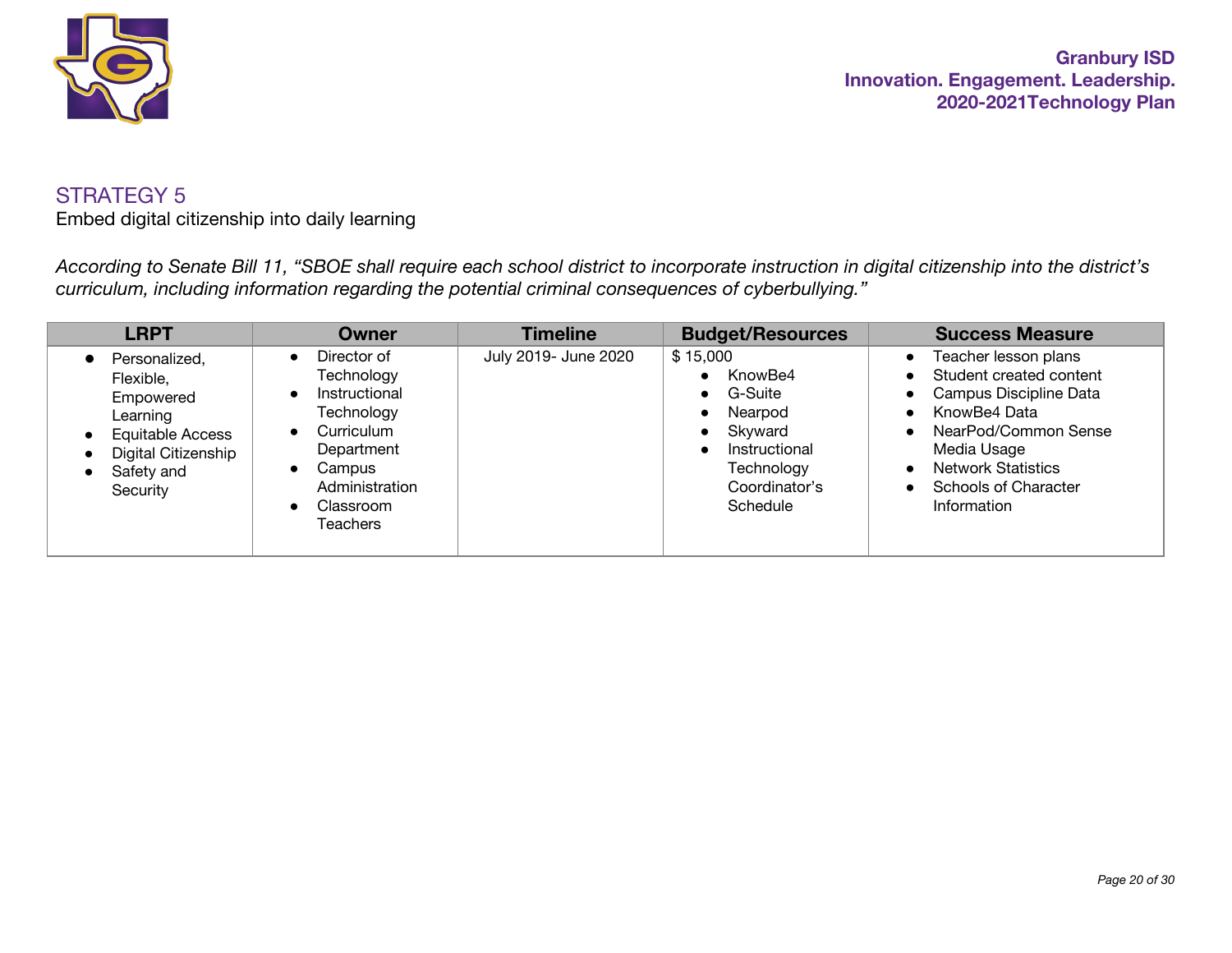

## *OBJECTIVE 4:*

*We will provide quality training opportunities for staff and parents that support innovative, balanced, ethical,* authentic learning for students. (Training will be provided face-to-face, online, on-demand, in the classroom, and by *request.)*

| <b>Supporting</b><br><b>CASE</b><br><b>Data</b><br><b>Variables</b> | <b>CLASSROOM</b><br>• 56% of teachers use technology to build and administer assessments that inform instructional practices                                                                                                                                                                                         |
|---------------------------------------------------------------------|----------------------------------------------------------------------------------------------------------------------------------------------------------------------------------------------------------------------------------------------------------------------------------------------------------------------|
|                                                                     | <b>ACCESS</b><br>• 23% increase in staff attendance at GISD Teach4Gr8ness Rally from 2018-2019<br>Out of district technology professional development costs have decreased<br>Since implementation of #Teach4Gr8ness, 73% of staff chooses to complete 9-33 hours of technology<br>professional development per year |
|                                                                     | <b>SKILLS</b><br>• 88% of teachers report that they are capable of finding good solutions when having issues with<br>technology                                                                                                                                                                                      |
|                                                                     | <b>ENVIRONMENT</b><br>• 87% of teachers report that the speed of support for instructional technology planning is within 24 hours                                                                                                                                                                                    |
|                                                                     | <b>Texas Long Range Plan for Technology 2018-2023</b>                                                                                                                                                                                                                                                                |
|                                                                     | • Personalized, Flexible, Empowered Learning                                                                                                                                                                                                                                                                         |

- Equitable Access
- **Digital Citizenship**
- Collaborative Leadership
- Digital Citizenship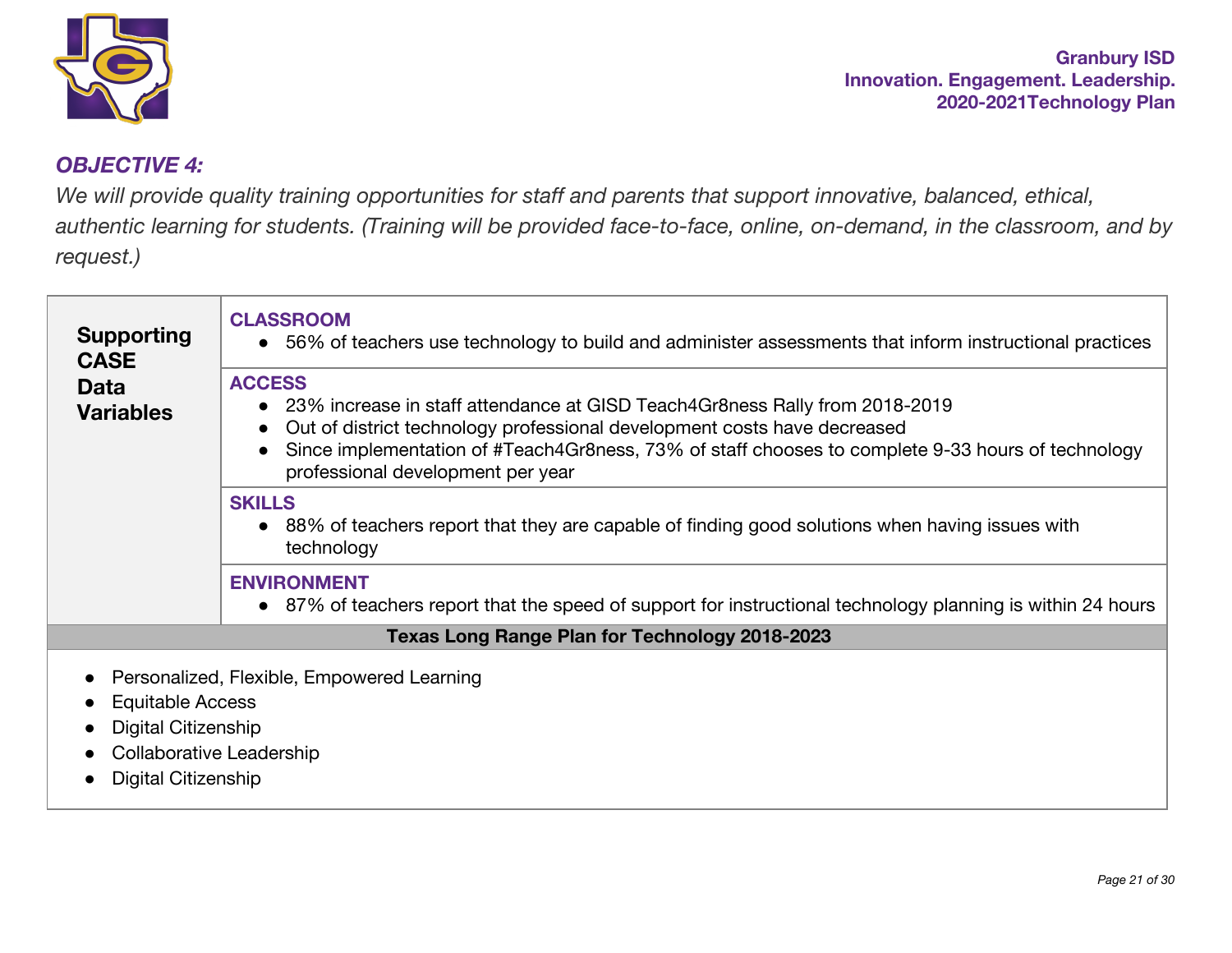

Empower teachers to bridge the belief-to-practice divide

*In order to meet the technology goals outlined in G2025, GISD technology must support teachers as they move from simply believing in the power of technology to leveraging it in the classroom. Professional learning must be driven on areas of need as well as supported by the instructional technology team through co-teaching, lesson planning, modeling, and collaboration during PLC/planning times.*

| <b>LRPT</b>                                                                                                                          | <b>Owner</b>                                                                         | <b>Timeline</b>     | <b>Budget/Resources</b>                                                                                  | <b>Success Measure</b>                                                                                                                                                                                                                     |
|--------------------------------------------------------------------------------------------------------------------------------------|--------------------------------------------------------------------------------------|---------------------|----------------------------------------------------------------------------------------------------------|--------------------------------------------------------------------------------------------------------------------------------------------------------------------------------------------------------------------------------------------|
| Personalized,<br>Flexible,<br>Empowered<br>Learning<br><b>Equitable Access</b><br>Digital Citizenship<br>Collaborative<br>Leadership | Director of<br>Technology<br>Instructional<br>Technology<br>Campus<br>Administration | July 2020-June 2021 | \$20,000<br>Presenters for<br>#Teach4Gr8ness<br>Instructional<br>Technology<br>Coordinator's<br>Schedule | <b>BrightBytes Data</b><br>$\bullet$<br>PD Participation<br>$\bullet$<br>Participation in<br>$\bullet$<br>#Teach4Gr8ness Rally June<br>2020<br>Classroom technology<br>$\bullet$<br>implementation<br><b>Classroom Visits</b><br>$\bullet$ |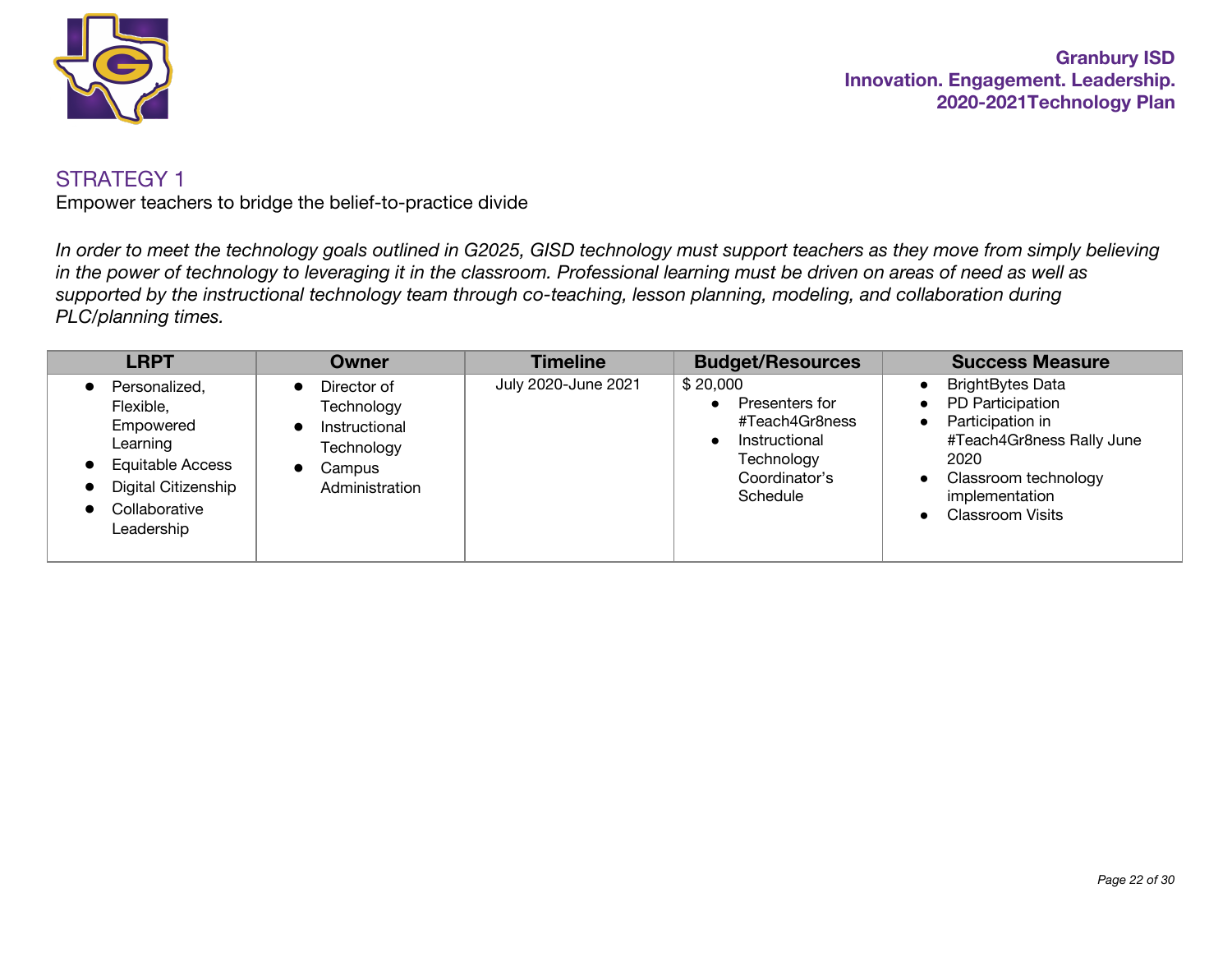

Foster 4C (communication, collaboration, creativity, and critical thinking) aligned professional development

*Understanding the importance for 21st century learning skills is vital to maintaining a teaching force that is prepared to incorporate technology into their teaching in meaningful ways. GISD Technology will encourage and support teachers by providing a supportive school environment that, in turn, fosters innovative classroom practices.*

| <b>LRPT</b>                                                                                                                                | Owner                                                    | <b>Timeline</b>     | <b>Budget/Resources</b>                                                                                                                                                                                                                                                                                             | <b>Success Measure</b>                                                                                                                                                                                                                                                          |
|--------------------------------------------------------------------------------------------------------------------------------------------|----------------------------------------------------------|---------------------|---------------------------------------------------------------------------------------------------------------------------------------------------------------------------------------------------------------------------------------------------------------------------------------------------------------------|---------------------------------------------------------------------------------------------------------------------------------------------------------------------------------------------------------------------------------------------------------------------------------|
| Personalized,<br>$\bullet$<br>Flexible,<br>Empowered<br>Learning<br>Equitable Access<br>Digital Citizenship<br>Collaborative<br>Leadership | Director of<br>Technology<br>Instructional<br>Technology | July 2020-June 2021 | \$75,000<br>G Suite<br>Nearpod<br>EdPuzzle<br>Kidblog<br>ZSpace<br><b>Library Software</b><br><b>Databases</b><br><b>Online Textbooks</b><br><b>BrainPop</b><br>NewsELA<br>OdysseyWare<br>Storia<br><b>Education Galaxy</b><br>Microsoft Suite<br><b>AudioBooks</b><br>Other necessary<br>instructional<br>software | <b>BrightBytes Data</b><br>$\bullet$<br>PD Participation<br>$\bullet$<br>Participation in<br>$\bullet$<br>#Teach4Gr8ness Rally June<br>2020<br><b>Eduphoria Statistics</b><br>$\bullet$<br>Classroom technology<br>implementation<br>Teacher participation in PLNs<br>$\bullet$ |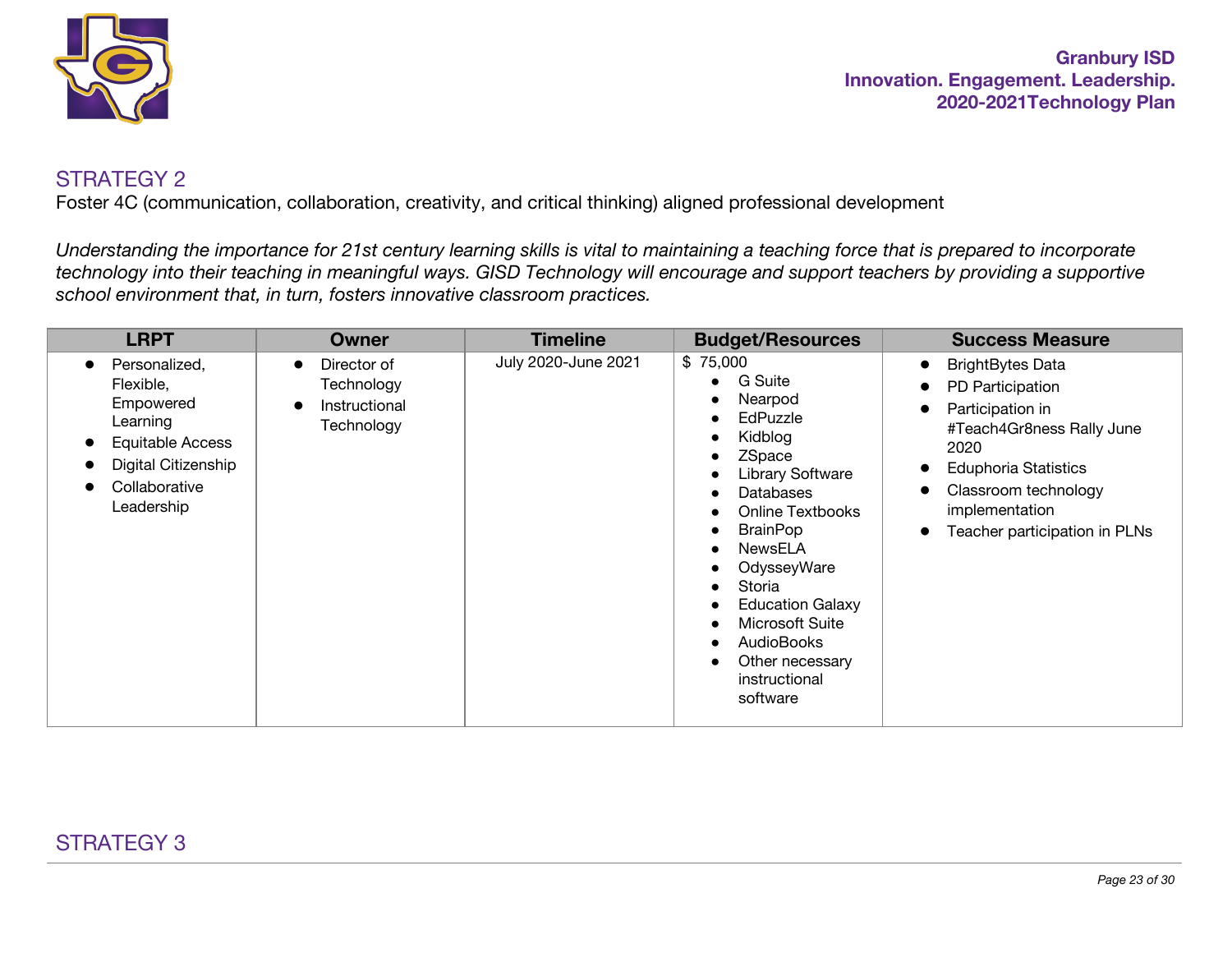

Provide targeted professional development aiming at differentiating instruction

*As the number of students in GISD grows and the needs of the students change, GISD must continue to strive for adaptive and individualized learning based on each student's needs and abilities. Specific tools and professional development must be provided in order to facilitate learning for all.*

| <b>LRPT</b>                                                                                                                                                 | <b>Owner</b>                                                                                                   | <b>Timeline</b>     | <b>Budget/Resources</b>                                                                                                                                                                                                                                                                                                                                                                          | <b>Success Measure</b>                                                                                                                                                                                      |
|-------------------------------------------------------------------------------------------------------------------------------------------------------------|----------------------------------------------------------------------------------------------------------------|---------------------|--------------------------------------------------------------------------------------------------------------------------------------------------------------------------------------------------------------------------------------------------------------------------------------------------------------------------------------------------------------------------------------------------|-------------------------------------------------------------------------------------------------------------------------------------------------------------------------------------------------------------|
| Personalized,<br>Flexible,<br>Empowered<br>Learning<br>Equitable Access<br>Digital Citizenship<br>Reliable<br>Infrastructure<br>Collaborative<br>Leadership | Director of<br>$\bullet$<br>Technology<br>Instructional<br>Technology<br>Campus<br>$\bullet$<br>Administration | July 2020-June 2021 | \$65,000<br>Storia<br>Fountas and<br><b>Pinnell Online</b><br>Resources<br>Screencastify<br>ReadyRosie<br>NNAT <sub>3</sub><br><b>Online Textbooks</b><br>ZSpace<br><b>Accessibility Tools</b><br>Read/Write<br>$\circ$<br><b>Extensions</b><br>Speech to Text<br>$\circ$<br>Kami<br>$\circ$<br>GSuite<br>$\circ$<br><b>BrainPop ESL</b><br>$\circ$<br><b>Adobe Creative</b><br>$\circ$<br>Cloud | <b>BrightBytes Data</b><br>$\bullet$<br>PD Participation<br>$\bullet$<br>Participation in<br>$\bullet$<br>#Teach4Gr8ness Rally June<br>2020<br><b>Classroom Visits</b><br>$\bullet$<br>Software usage stats |

# STRATEGY 4

Provide learning opportunities for teachers to utilize technology for both formative and summative assessments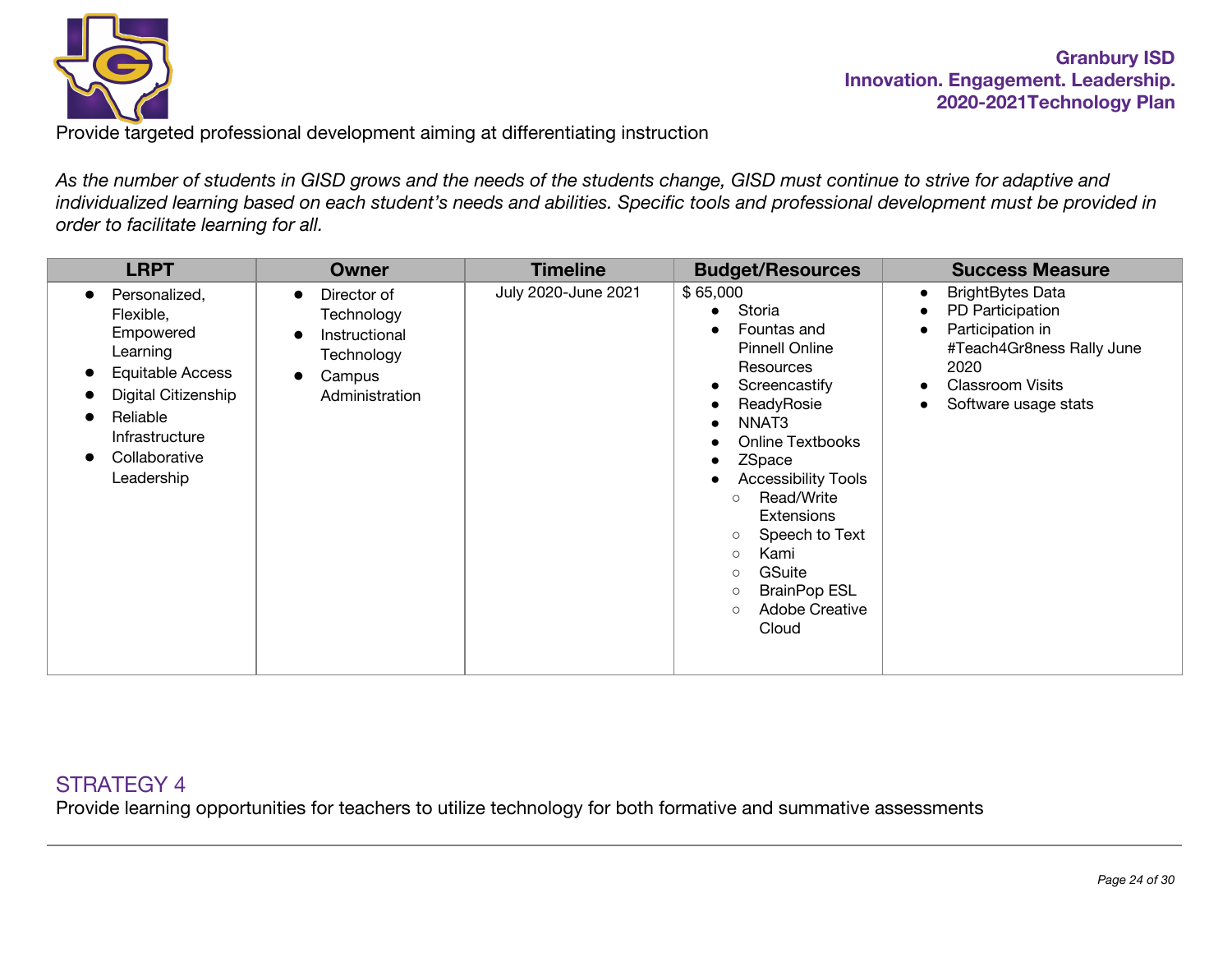

*GISD technology will support ways in which technology, such as forms, rubrics, discussion boards or real-time polls, can support reliable formative assessment that support learning during the process and provides students personalized, real-time feedback. GISD technology will expand on professional development opportunities for administrators, counselors, teachers, and students toward seamless integration of online local and state assessments including common assessments, STAAR testing, AP tests, and EOC tests.*

| <b>LRPT</b>                                                                                                                                                        | Owner                                                                                                                                                                                                 | <b>Timeline</b>     | <b>Budget/Resources</b>                                                                                                                                                           | <b>Success Measure</b>                                                                                                                                                                                                                                                |
|--------------------------------------------------------------------------------------------------------------------------------------------------------------------|-------------------------------------------------------------------------------------------------------------------------------------------------------------------------------------------------------|---------------------|-----------------------------------------------------------------------------------------------------------------------------------------------------------------------------------|-----------------------------------------------------------------------------------------------------------------------------------------------------------------------------------------------------------------------------------------------------------------------|
| Personalized.<br>Flexible.<br>Empowered<br>Learning<br><b>Equitable Access</b><br>Digital Citizenship<br>Reliable<br>Infrastructure<br>Collaborative<br>Leadership | Director of<br>Technology<br>Instructional<br>Technology<br>Curriculum<br>$\bullet$<br>Department<br>Campus<br>$\bullet$<br>Administration<br>District/Campus<br>$\bullet$<br>Testing<br>Coordinators | July 2020-June 2021 | \$72,000<br>Turn It In<br>NewsELA<br>DMAC.<br>$\bullet$<br>iStation<br>NWEA Map<br>$\bullet$<br>CLI Engage<br>$\bullet$<br>G Suite<br>Nearpod<br>EdPuzzle<br>Skyward<br>$\bullet$ | <b>District Common Assessment</b><br>$\bullet$<br>Scores<br><b>State Assessment Scores</b><br>$\bullet$<br><b>Student Success Indicators</b><br>$\bullet$<br>Classroom Visits<br>$\bullet$<br>Data<br>$\bullet$<br>Online STAAR testing<br>$\bullet$<br>participation |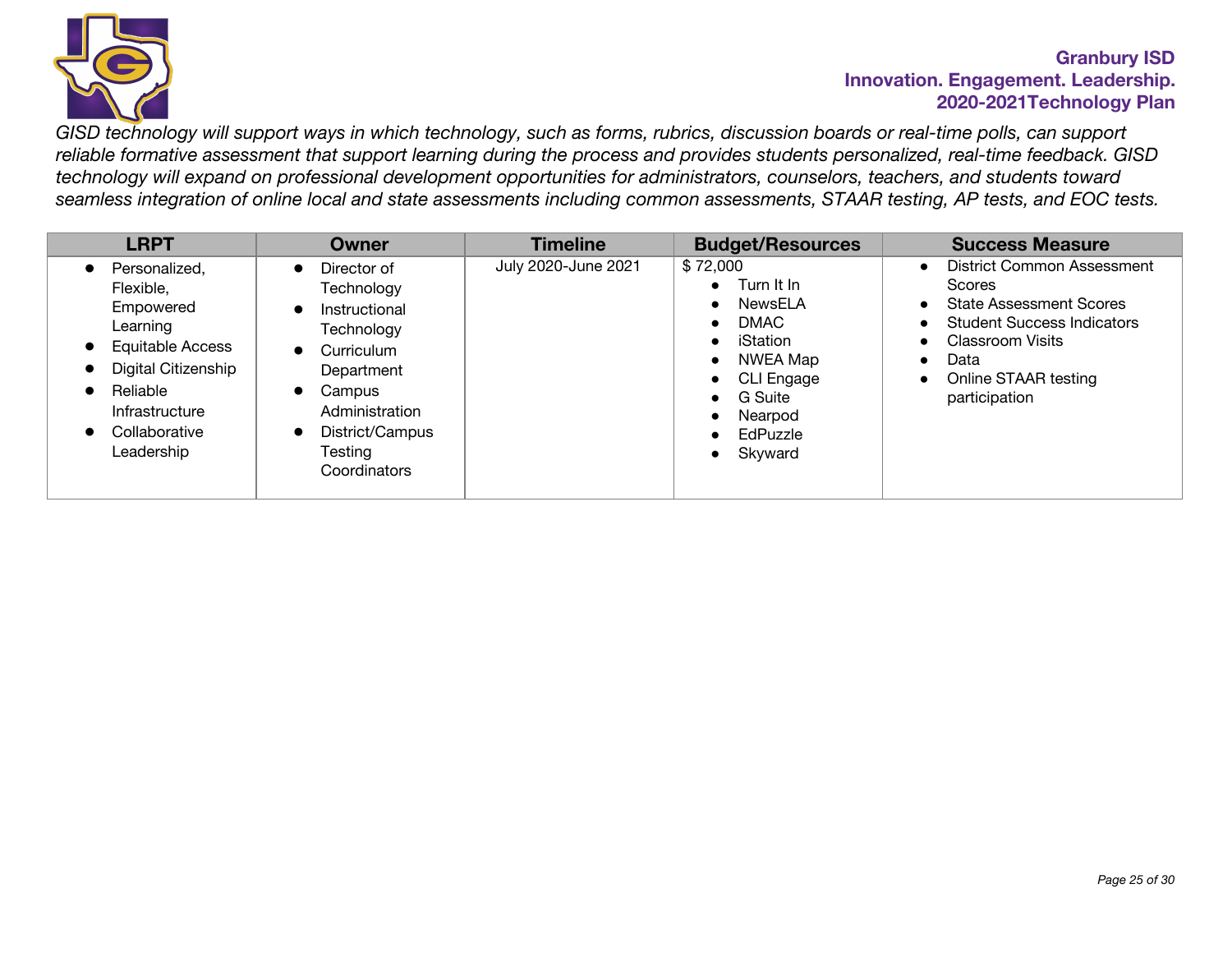

Extend training to parents and at-home stakeholders

*Parents and guardians are invaluable to the learning process. The GISD technology department must encourage these stakeholders to be actively involved and make them aware of all available resources. Opportunities for input and time to get questions answered are crucial parts of successful to authentic learning and effective technology integration.*

| <b>LRPT</b>                                                                                                                          | Owner                                                    | <b>Timeline</b>     | <b>Budget/Resources</b>                                          | <b>Success Measure</b>                                                                                      |
|--------------------------------------------------------------------------------------------------------------------------------------|----------------------------------------------------------|---------------------|------------------------------------------------------------------|-------------------------------------------------------------------------------------------------------------|
| Personalized.<br>Flexible,<br>Empowered<br>Learning<br><b>Equitable Access</b><br>Digital Citizenship<br>Collaborative<br>Leadership | Director of<br>Technology<br>Instructional<br>Technology | July 2020-June 2021 | \$8,000<br><b>Skyward Family</b><br>Access<br><b>Ready Rosie</b> | Brightbytes data reporting<br>Skyward family access<br>participation<br><b>Parent Meeting Participation</b> |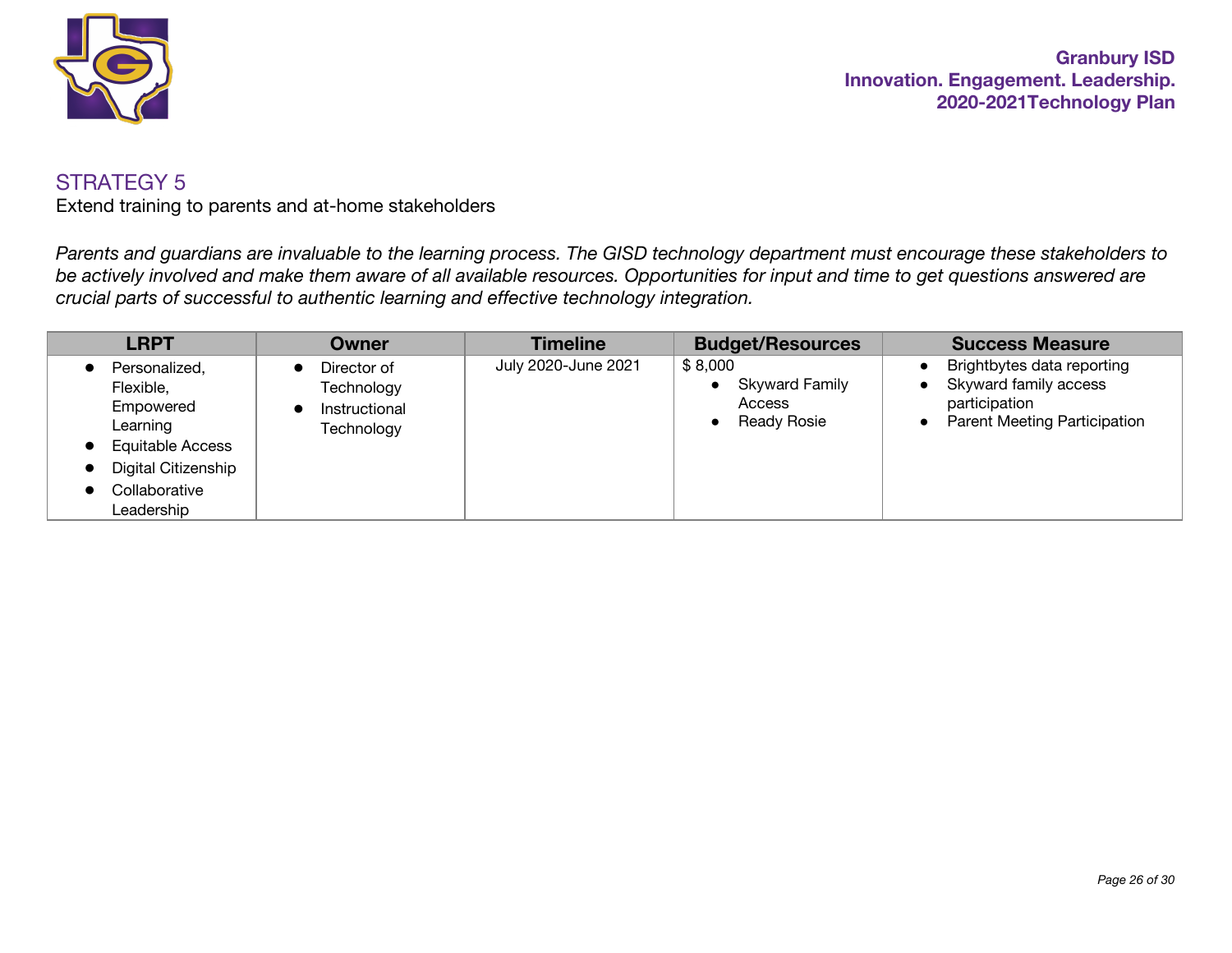

## *OBJECTIVE 5:*

*Establish procedures to meet all state and federal technology regulations*

The 86th Texas Legislature passed a series of bills pertaining to technology in education. As more clarification of *these bills is provided, GISD will continue to monitor and adjust as necessary.*

| <b>Supporting</b><br><b>CASE</b><br><b>Data</b><br><b>Variables</b>            | <b>CLASSROOM</b><br>• GISD must explicitly teach students how and what information to share about themselves online<br>o (70% of students say this has not been taught)<br>• GISD must educate staff on the legal use of student data and content<br>(currently only 58% of teachers consider themselves knowledgeable)<br>$\Omega$<br><b>ACCESS</b><br>Increased access to technology necessitates increased lessons on cybersafety<br><b>SKILLS</b><br>• Students and staff must explicitly be taught about cybersafety, cyberbullying, information handling, and<br>personal information |
|--------------------------------------------------------------------------------|---------------------------------------------------------------------------------------------------------------------------------------------------------------------------------------------------------------------------------------------------------------------------------------------------------------------------------------------------------------------------------------------------------------------------------------------------------------------------------------------------------------------------------------------------------------------------------------------|
|                                                                                | <b>ENVIRONMENT</b><br>• GISD must report any data breach to TEA, parents, and staff                                                                                                                                                                                                                                                                                                                                                                                                                                                                                                         |
|                                                                                | <b>Texas Long Range Plan for Technology 2018-2023</b>                                                                                                                                                                                                                                                                                                                                                                                                                                                                                                                                       |
| <b>Equitable Access</b><br>Reliable Infrastructure<br>Collaborative Leadership | Personalized, Flexible, Empowered Learning                                                                                                                                                                                                                                                                                                                                                                                                                                                                                                                                                  |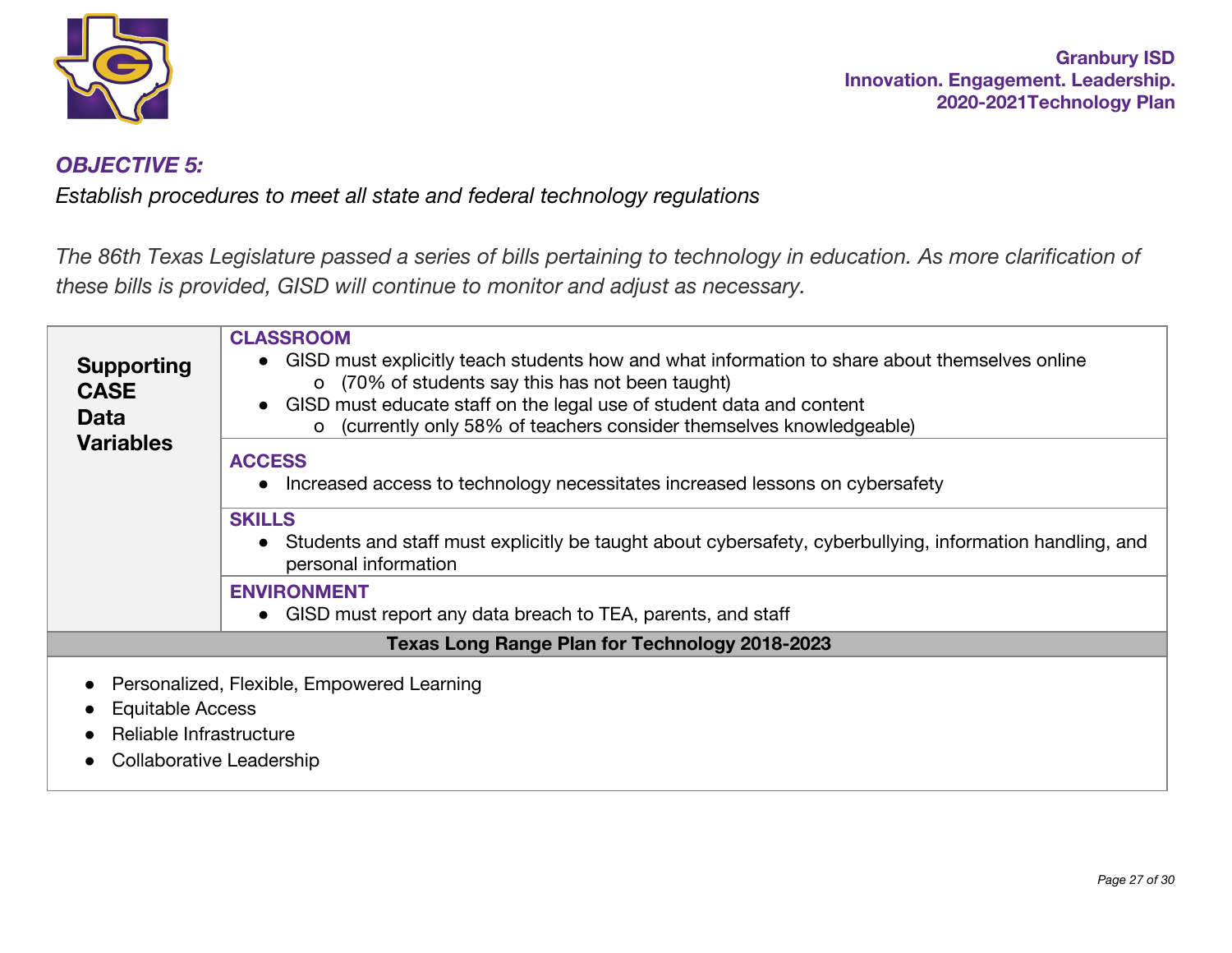

## STRATEGY 1

Employ technology as a tool to facilitate data-driven decision making, access and maintain secure records, effective communication, and streamlined reporting

*GISD utilizes technology as a tool to access and maintain student records for attendance, grades, discipline, transcripts, and PEIMS reporting. Student testing information, RtI, IEP, LPAC, and 504 information is also stored electronically for mandatory reporting processes. In addition to student reporting, department reporting including transportation, HR, Facilities, Maintenance, and the Business Office all utilize technology systems for scheduling, recruiting, substitute reporting, route management, work orders, and financial management. Skyward Family Access and Skyward Student Access allow both parents and students to monitor grades, attendance, health information and keep in touch with teachers and student progress. GISD utilizes a district-wide notification system for emergency broadcasts, parent outreach, and student attendance communications. The GISD website, maintained by the Director of Communication, is the face of the district and remains current at all times. It contains a wealth of information for all visitors.*

| <b>LRPT</b>                                                                                                                                 | <b>Owner</b>              | <b>Timeline</b>     | <b>Budget/Resources</b>                                                                                                                                                                                      | <b>Success Measure</b>                                                                                                                                                                                                                                                                                                                                                                                                                                                                                                                                                          |
|---------------------------------------------------------------------------------------------------------------------------------------------|---------------------------|---------------------|--------------------------------------------------------------------------------------------------------------------------------------------------------------------------------------------------------------|---------------------------------------------------------------------------------------------------------------------------------------------------------------------------------------------------------------------------------------------------------------------------------------------------------------------------------------------------------------------------------------------------------------------------------------------------------------------------------------------------------------------------------------------------------------------------------|
| Personalized,<br>Flexible,<br>Empowered<br>Learning<br><b>Equitable Access</b><br>Reliable<br>Infrastructure<br>Collaborative<br>Leadership | Director of<br>Technology | July 2020-June 2021 | \$450,000<br>Funding sources include<br>technology, special<br>education, human<br>resources, transportation,<br>maintenance, food service,<br>curriculum,<br>communication, and<br>business office budgets. | All student records readily<br>$\bullet$<br>available including special<br>education, testing, grades,<br>discipline, transcripts, and<br>progress records from various<br>software programs<br>Department reports from<br>$\bullet$<br>Athletics, Transportation,<br>Maintenance, Facilities, Support<br>Services, Technology and the<br><b>Business Office</b><br>Accurate reporting for state and<br>$\bullet$<br>federal mandates<br>Social Media Presence<br><b>SchoolWires Statistics</b><br><b>SchoolMessenger Statistics</b><br><b>Skyward Communication</b><br>Reports |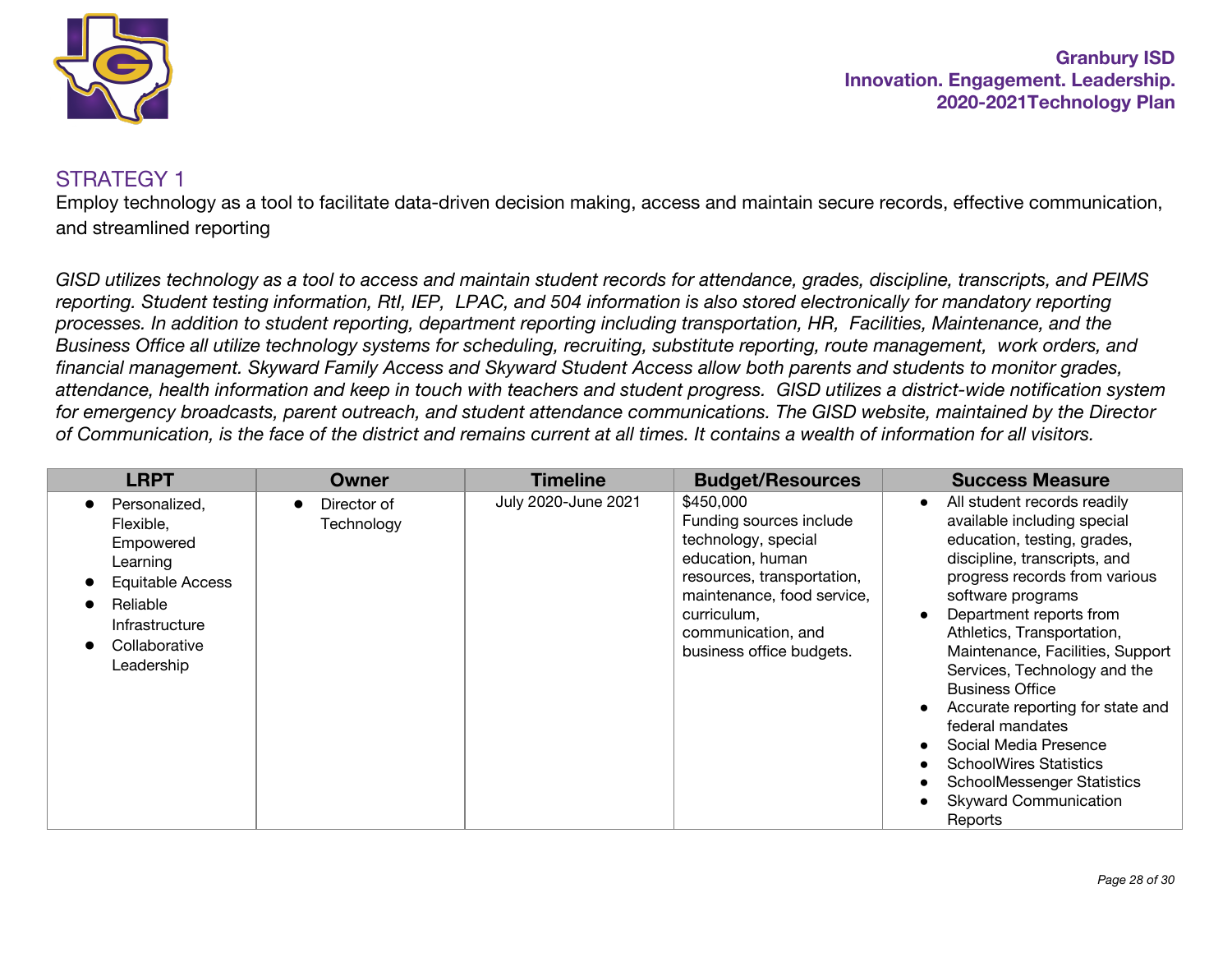

Mandate cybersecurity training program that focuses on forming information security habits and procedures that protect information resources, and teach best practices for detecting, assessing, reporting, and addressing information security threats.

| <b>LRPT</b>                                                                                                                          | Owner                                  | <b>Timeline</b>     | <b>Budget/Resources</b>                                                                                 | <b>Success Measure</b>                                                                                                                                                                                      |
|--------------------------------------------------------------------------------------------------------------------------------------|----------------------------------------|---------------------|---------------------------------------------------------------------------------------------------------|-------------------------------------------------------------------------------------------------------------------------------------------------------------------------------------------------------------|
| Personalized,<br>Flexible,<br>Empowered<br>Learning<br>Equitable Access<br>Reliable<br>Infrastructure<br>Collaborative<br>Leadership | Director of<br>$\bullet$<br>Technology | July 2020-June 2021 | \$50,000<br>Funding sources include<br>the technology department<br>and security department<br>budgets. | KnowBe4 reports<br>$\bullet$<br>Decreased malware present on<br>the network<br>Cyber breach reports<br>$\bullet$<br><b>Committee Reports</b><br>AlertUs statistics<br><b>Raptor Statistics</b><br>$\bullet$ |